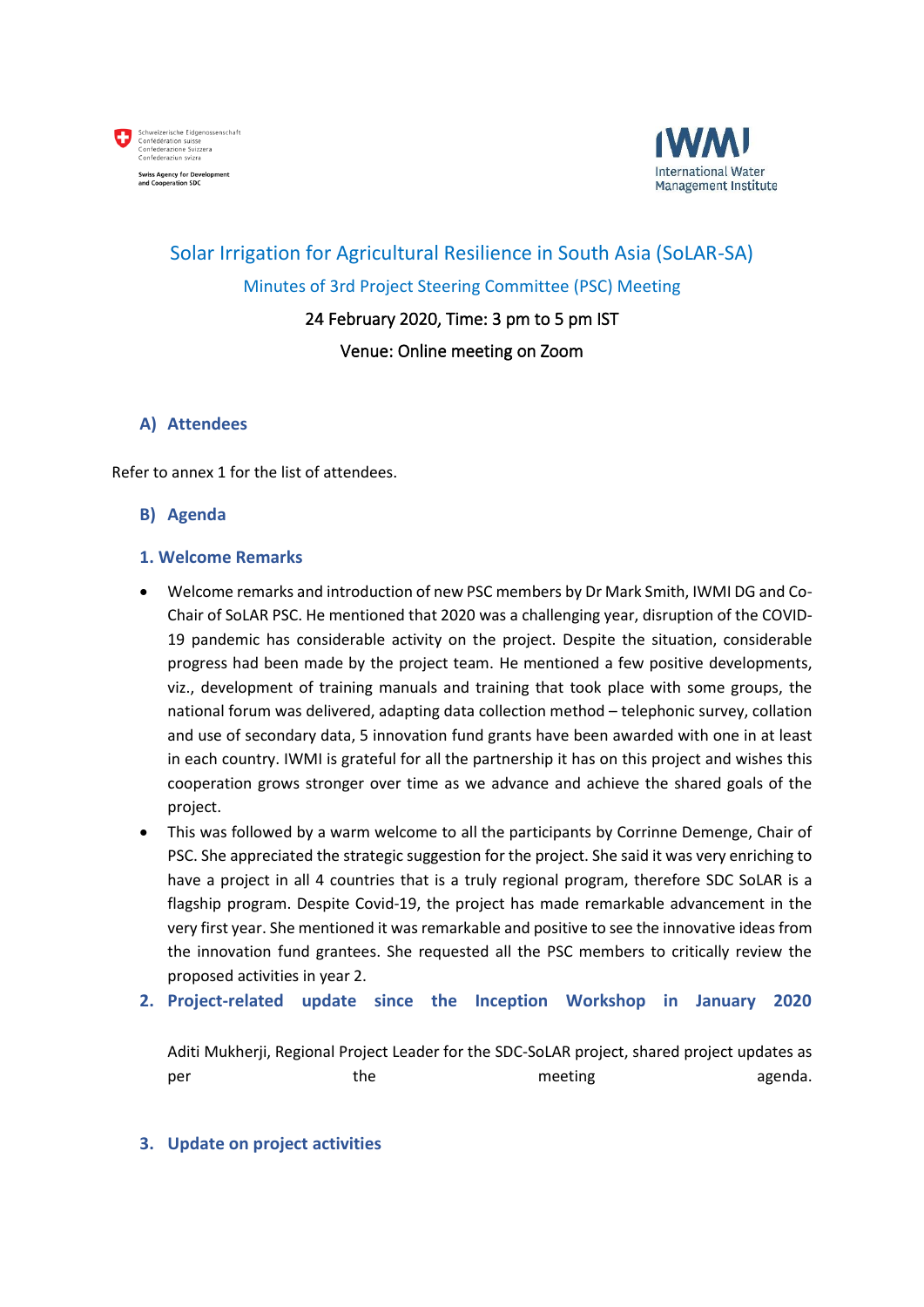|                   | Partnership - MoU has been signed with IDCOL.<br>$\circ$                                                                                                                                                                       |
|-------------------|--------------------------------------------------------------------------------------------------------------------------------------------------------------------------------------------------------------------------------|
|                   | A working relationship with BADC, BMDA, BREB, SREDA has been<br>$\circ$                                                                                                                                                        |
|                   | established.                                                                                                                                                                                                                   |
|                   | Entered into a service contract with NGO Forum for data collection.<br>$\circ$                                                                                                                                                 |
|                   | Activity 1.1.1: Impact evaluation and GESI<br>$\bullet$                                                                                                                                                                        |
|                   | Solar irrigation pump -operator $1st$ round of survey has been completed.<br>$\circ$<br>30 policy documents that have a bearing on solar irrigation have been<br>$\circ$<br>translated into English which is now under review. |
|                   | All the content and instruments are ready for the household survey which<br>$\circ$<br>could not be started due to COVID and now the wait is for the boro season<br>to get over.                                               |
|                   | Situation analysis for Bangladesh is completed.<br>$\circ$                                                                                                                                                                     |
|                   | <b>Activity 1.2.1: Groundwater related studies</b>                                                                                                                                                                             |
|                   | Secondary data has been collected and some preliminary analysis has<br>$\circ$<br>been carried out.                                                                                                                            |
|                   | NGO-forum will be involved in instrumentation and monitoring.<br>$\circ$                                                                                                                                                       |
| <b>Bangladesh</b> | Activity 2.1.1: Scale pilot to test individual SIP promotion model of IDCOL                                                                                                                                                    |
|                   | [Revised: Comparative cases of different SIP promotion models in                                                                                                                                                               |
|                   | <b>Bangladesh]</b>                                                                                                                                                                                                             |
|                   | Secondary data from BMDA and BREB SIP modalities were collected.<br>$\circ$                                                                                                                                                    |
|                   | Online interviews were conducted to know the operational modalities of<br>$\circ$                                                                                                                                              |
|                   | different SIP modalities.                                                                                                                                                                                                      |
|                   | Activity 2.2.1: Demonstration of pilots for grid-connected SIPs                                                                                                                                                                |
|                   | This activity is carried out by IDCOL.<br>$\circ$                                                                                                                                                                              |
|                   | Identified 5 locations for grid connection of existing SIPs.<br>$\circ$                                                                                                                                                        |
|                   | Identified sponsors who would implement the activity and design.<br>$\circ$                                                                                                                                                    |
|                   | <b>Activity 3.1.1: Training of farmers</b>                                                                                                                                                                                     |
|                   | 1 training has been conducted with farmers (a group of 30 farmers) in<br>$\circ$                                                                                                                                               |
|                   | cooperation with the department of extension (DAE).                                                                                                                                                                            |
|                   | <b>Activity 3.2.2: National forum</b><br>٠                                                                                                                                                                                     |
|                   | A webinar was conducted.<br>$\circ$                                                                                                                                                                                            |
|                   | o One CPMC meeting was conducted                                                                                                                                                                                               |
|                   | Established good working relationship with GUVNL, GERMI, and NDDB<br>$\bullet$                                                                                                                                                 |
|                   | A situation analysis report has been completed.<br>$\bullet$                                                                                                                                                                   |
|                   | Activity 1.2.2: Groundwater studies in India                                                                                                                                                                                   |
|                   | Secondary data from GWDRC and CGWB has been collected.<br>O                                                                                                                                                                    |
|                   | A methodological note has been developed.<br>O                                                                                                                                                                                 |
|                   | A Census of the selected SKY feeder has been conducted partially.<br>O                                                                                                                                                         |
|                   | Activity 2.2.2: IE and institutional aspects of SKY                                                                                                                                                                            |
| India             | Data from the SKY portal has been downloaded.<br>O                                                                                                                                                                             |
|                   | A methodological note for impact evaluation has been developed.<br>O                                                                                                                                                           |
|                   | A preliminary analysis of SKY data was undertaken.<br>O                                                                                                                                                                        |
|                   | <b>Activity 3.1.1: Training of farmers</b>                                                                                                                                                                                     |
|                   | Training modules have been finalized.<br>$\circ$                                                                                                                                                                               |
|                   | Partnership with GERMI, NDDB, and Junagarh agricultural university.<br>O                                                                                                                                                       |
|                   | <b>Activity 3.2.2: National forum</b>                                                                                                                                                                                          |
|                   | One webinar conducted.<br>O                                                                                                                                                                                                    |
|                   |                                                                                                                                                                                                                                |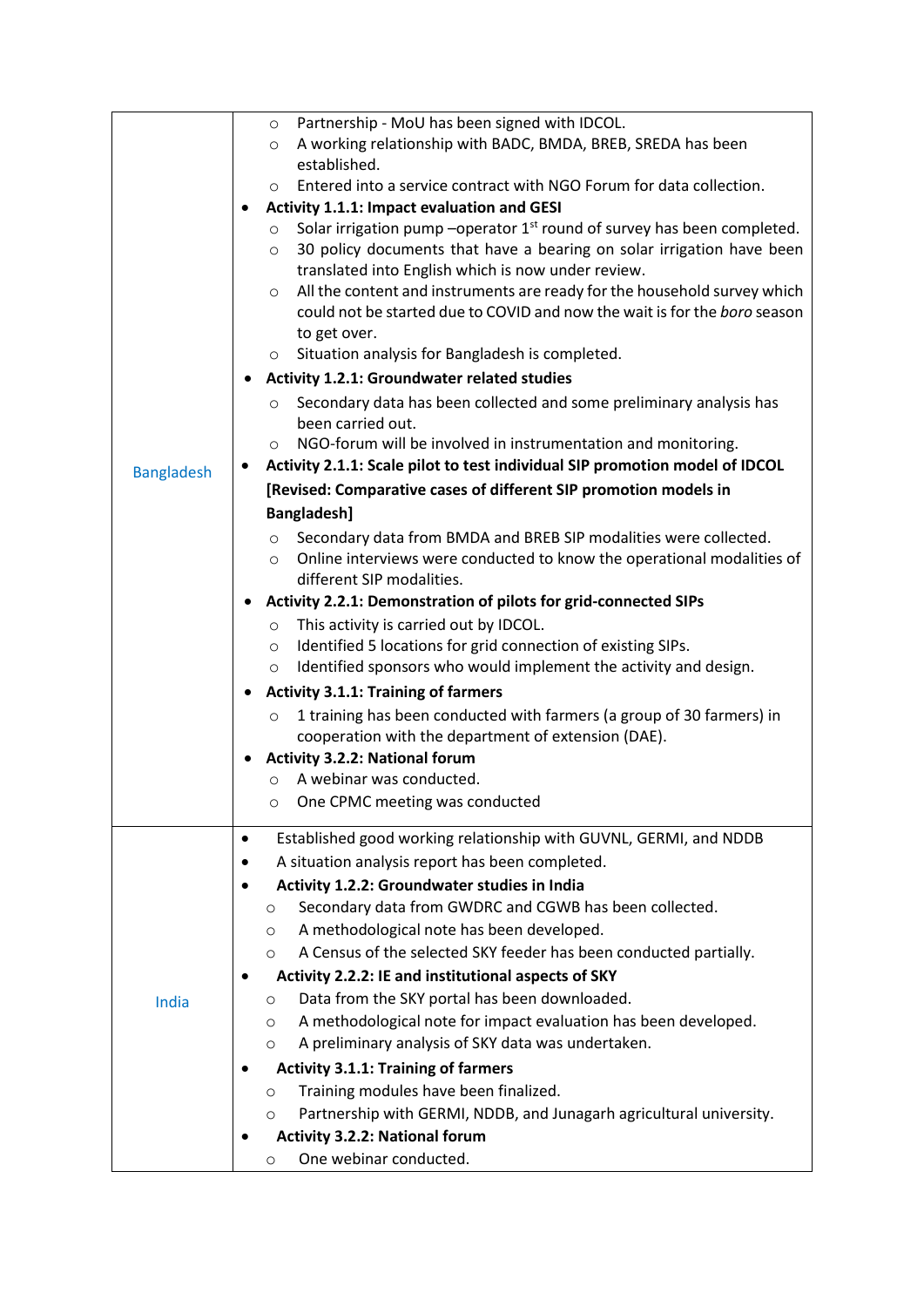|                      | One CPMC meeting was conducted<br>$\circ$                                                                                                                                                                                                                                                                                                                                                                                                                                                                                                                                                                                                                                                                                                                                                                                                       |
|----------------------|-------------------------------------------------------------------------------------------------------------------------------------------------------------------------------------------------------------------------------------------------------------------------------------------------------------------------------------------------------------------------------------------------------------------------------------------------------------------------------------------------------------------------------------------------------------------------------------------------------------------------------------------------------------------------------------------------------------------------------------------------------------------------------------------------------------------------------------------------|
| <b>Nepal</b>         | Activity 1.1.2: IE and GESI study<br>Rapid assessment of SIP in the country has been done and submitted to<br>$\circ$<br>AEPC.<br>Methodological note and sampling note has been prepared.<br>$\circ$<br>Activity 1.1.2: Grid-connected SIP<br>Site selection has been done.<br>$\circ$<br>A review of various modalities of grid connection and design has been<br>$\circ$<br>undertaken.<br>Several op-eds and blog have been published.<br>$\circ$<br><b>Activity 3.1.1: Training for solar technicians</b><br>The curriculum has been developed.<br>$\circ$<br>In partnership with CTVT university to train students and technicians<br>$\circ$<br>The first training will be happening in the last week of Feb 2021.<br>$\circ$<br><b>Activity 3.2.2: National Forum</b><br>One webinar and one CPMC meeting has been conducted<br>$\circ$ |
| Pakistan             | Activity 1.2.3: Groundwater Studies in Pakistan<br>٠<br>A telephonic survey of 100+ SIP farmers has been carried out - Report<br>$\circ$<br>based on this data is ready.<br>Methodological Note for conducting the field study has been prepared.<br>$\circ$<br>Activity 2.2.4: Simulation of Grid-connected solar pumps<br>No plan has been planned under this activity.<br>$\circ$<br>Activity 3.1.1: Training of students and technical partners<br>Demonstration of training was carried out with students from the<br>$\circ$<br>university.<br>Online training was conducted with students and technical partner.<br>O<br>Activity 3.2.2: Simulation of Grid-connected solar pumps<br>One webinar and a CPMC meeting were conducted.<br>$\circ$                                                                                           |
| Regional<br>activity | Activity 2.3.1: Administration of an innovation fund<br>Five innovation funds were granted.<br>$\circ$<br>Some progress from the partner has been delayed due to Covid-19.<br>$\circ$<br>It helps to incubate newer and innovative solutions.<br>O<br>Activity 3.2.1: Regional knowledge forum<br>2 <sup>nd</sup> online regional forum was held in Jan 2021.<br>$\circ$<br>Activity 3.1.2: Training of groundwater, energy, and agricultural officials<br>Outline of the training program has been prepared for mid to top-level<br>$\circ$<br>officials.<br>Speaker and lecture have been identified.<br>$\circ$<br>But hosting institutions is yet to be identified and it will be a certified<br>$\circ$<br>training program                                                                                                                |

# **4. Planned activities for 2nd year of the project**

| <b>Bangladesh</b> | <b>Activity 1.1.1: Impact evaluation and GESI</b> |
|-------------------|---------------------------------------------------|
|                   | The first round of the household survey           |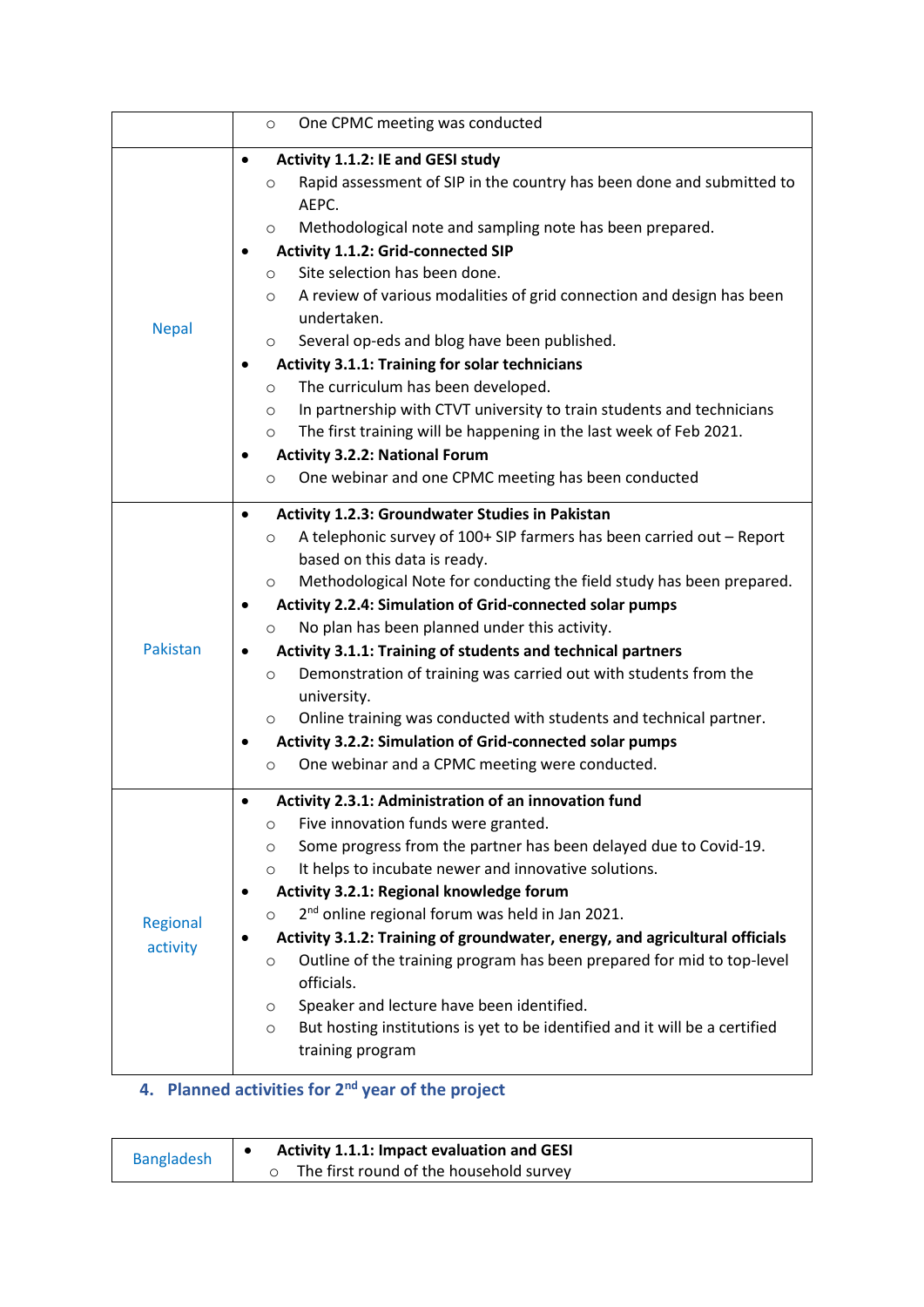|              | 2 <sup>nd</sup> , 3 <sup>rd,</sup> and 4 <sup>th</sup> round of SIP survey<br>$\circ$                                                                          |
|--------------|----------------------------------------------------------------------------------------------------------------------------------------------------------------|
|              | $\circ$ Analyze data and results.                                                                                                                              |
|              | Research papers, reports, and policy briefs<br>$\circ$                                                                                                         |
|              | Need to change the narrative of SIP from financial viability aspects<br>$\circ$                                                                                |
|              | towards mitigation, energy efficiency and climate justice lenses. There                                                                                        |
|              | are non-tangible benefits to SIP which we are thinking to bring to the                                                                                         |
|              | picture.                                                                                                                                                       |
|              | <b>Activity 1.2.1: Groundwater related studies</b>                                                                                                             |
|              | Instrumentation and monitoring groundwater discharge<br>$\circ$                                                                                                |
|              | Measure groundwater application into the field<br>$\circ$                                                                                                      |
|              | Data from field and remote sensing data will be used for analysis to write<br>$\circ$                                                                          |
|              | papers and reports.                                                                                                                                            |
|              | This year 2 plan is to provide evidence on the concern of groundwater<br>$\circ$                                                                               |
|              | sustainability issues under SIP.                                                                                                                               |
|              | Activity 2.1.1: scale pilot to test individual SIP promotion model of IDCOL<br>[Revised: Comparative cases of different SIP promotion models in<br>Bangladesh] |
|              |                                                                                                                                                                |
|              | Quantitative and qualitative interview with farmers across IDCOL, BREB,<br>$\circ$                                                                             |
|              | and BMDA models for SIP                                                                                                                                        |
|              | o Analyze the data, write papers and reports.                                                                                                                  |
|              | Activity 2.2.1: Demonstration of pilots for grid-connected SIPs                                                                                                |
|              | Finish the grid connection in 5 SIP sites.<br>$\circ$                                                                                                          |
|              | $\circ$ Gather the data and analysis – reporting and papers.                                                                                                   |
|              | The results from this activity would help to fine-tune the solar -road<br>$\circ$                                                                              |
|              | map for Bangladesh.                                                                                                                                            |
|              | <b>Activity 3.1.1: Training of farmers</b><br>٠                                                                                                                |
|              | 2 <sup>nd</sup> farmers training is planned with farmers in cooperation with the<br>$\circ$                                                                    |
|              | department of extension.                                                                                                                                       |
|              | <b>Activity 3.2.2: National forum</b>                                                                                                                          |
|              | 2 <sup>nd</sup> national forum and a CPMC meeting is planned end of this year<br>$\circ$                                                                       |
|              |                                                                                                                                                                |
|              | Activity 1.2.2: Groundwater studies in India                                                                                                                   |
|              | Complete the census under non-SKY feeders in partnership with INREM.<br>$\circ$                                                                                |
|              | Installation and monitoring of groundwater discharge of tube wells<br>$\circ$                                                                                  |
|              | under SKY and Non-SKY program which will be followed by data                                                                                                   |
|              | collection and analyzation.                                                                                                                                    |
|              | Write policy brief, report, and papers.<br>$\circ$                                                                                                             |
|              | From a policy point of view understanding the groundwater<br>$\circ$                                                                                           |
|              | sustainability under solarisation of pumps is extremely central.                                                                                               |
| <b>India</b> |                                                                                                                                                                |
|              | Activity 2.2.2: IE and institutional aspects of SKY                                                                                                            |
|              | Paper/report based on the analysis from SKY portal data.<br>$\circ$                                                                                            |
|              | Conduct household survey<br>$\circ$                                                                                                                            |
|              | Data analysis - policy brief, paper, report.<br>O                                                                                                              |
|              | An important question to give insight on whether the incentivization in<br>$\circ$                                                                             |
|              | grid-connected solar pumps changes the farmer's energy consumption                                                                                             |
|              | behaviour.                                                                                                                                                     |
|              |                                                                                                                                                                |
|              | <b>Activity 3.1.1: Training of farmers</b>                                                                                                                     |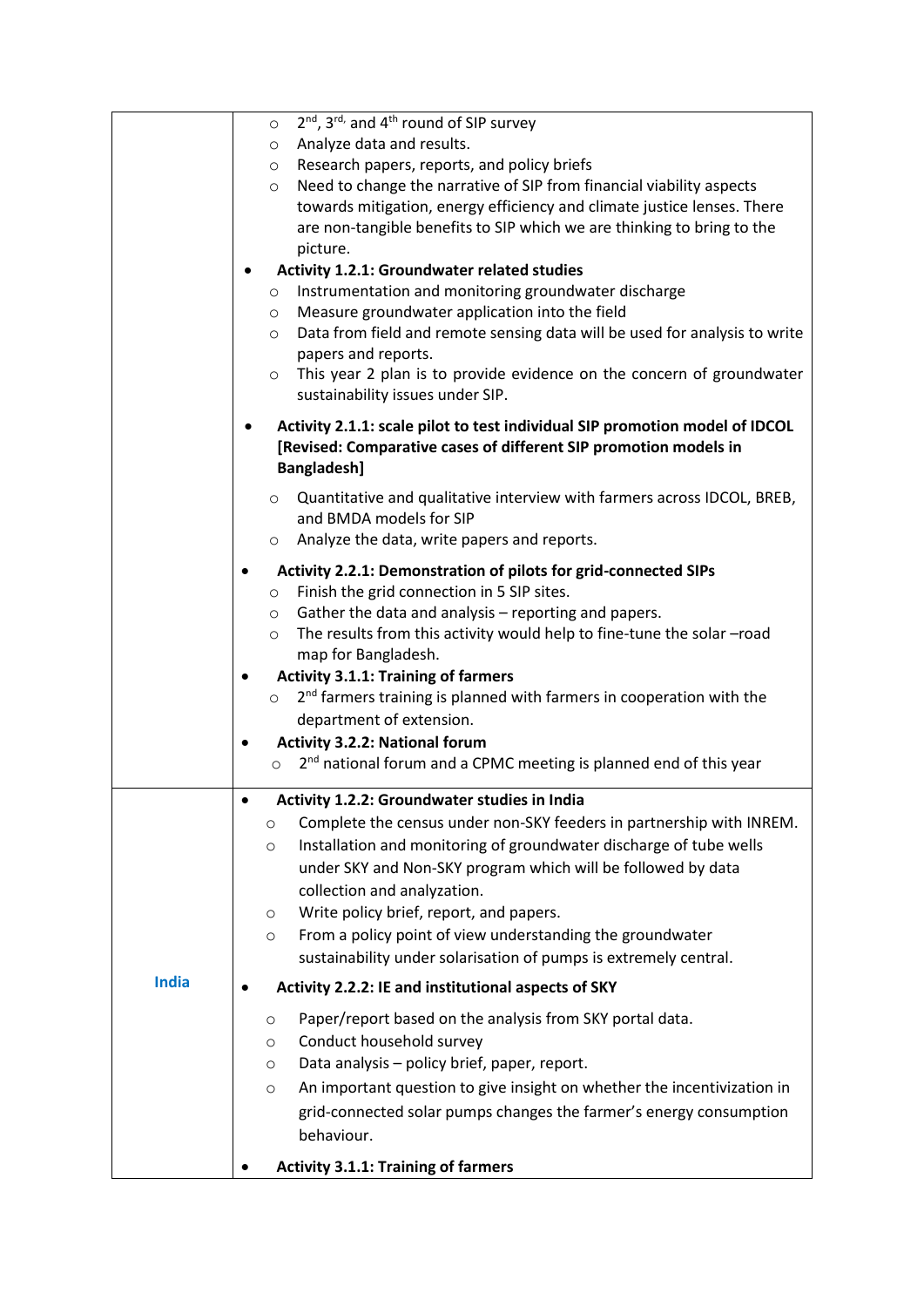|                 | Demand from the GUVNL planned to train all the farmers under the SKY<br>$\circ$                                                             |  |  |  |
|-----------------|---------------------------------------------------------------------------------------------------------------------------------------------|--|--|--|
|                 | portal.                                                                                                                                     |  |  |  |
|                 | A randomized control trial will be used to evaluate the impact of the<br>$\circ$                                                            |  |  |  |
|                 | training on the energy generation and energy sold to the grid.                                                                              |  |  |  |
|                 | <b>Activity 3.2.2: National forum</b>                                                                                                       |  |  |  |
|                 | 2 <sup>nd</sup> national forum will be conducted at the end of 2021.<br>$\circ$                                                             |  |  |  |
|                 | Two CPMC meetings were conducted.<br>$\circ$                                                                                                |  |  |  |
|                 | Learning from national forum to learn the impact of the solar pump<br>$\circ$                                                               |  |  |  |
|                 | from other states; planned to commission study in Maharashtra and                                                                           |  |  |  |
|                 | Jharkhand in collaboration with IRMA group.                                                                                                 |  |  |  |
|                 |                                                                                                                                             |  |  |  |
|                 | Activity 1.1.2: IE and GESI study<br>٠<br>Planned to conduct a household survey in province 1 and 2.<br>$\circ$                             |  |  |  |
|                 | Phone survey with AEPC SIP recipient in Tara province<br>$\circ$                                                                            |  |  |  |
|                 | Data analysis and results - report and paper<br>$\circ$                                                                                     |  |  |  |
|                 | So far, any impact study at a large scale has not been done on farmer's<br>$\circ$                                                          |  |  |  |
|                 | livelihood.                                                                                                                                 |  |  |  |
|                 | <b>Activity 1.1.2: Grid-connected SIP</b>                                                                                                   |  |  |  |
| <b>Nepal</b>    | Planned to have a formal agreement with NEA, AEPC, and village Palika.<br>$\circ$                                                           |  |  |  |
|                 | Implement in one site.<br>$\circ$                                                                                                           |  |  |  |
|                 | Monitor data: analyze data, report, and papers<br>$\circ$                                                                                   |  |  |  |
|                 | <b>Activity 3.1.1: Training for solar technicians</b>                                                                                       |  |  |  |
|                 | 2 <sup>nd</sup> training is planned for Oct-Nov of 2021<br>$\circ$                                                                          |  |  |  |
|                 | <b>Activity 3.2.2: National Forum</b>                                                                                                       |  |  |  |
|                 | ٠<br>2 <sup>nd</sup> webinar is planned for Nov of 2021                                                                                     |  |  |  |
|                 | $\circ$<br>Activity 1.2.3: Groundwater Studies in Pakistan<br>$\bullet$                                                                     |  |  |  |
|                 | Planned to conduct a primary survey with SIP and diesel farmers<br>$\circ$                                                                  |  |  |  |
|                 | Installation of field instruments for groundwater measurement is<br>$\circ$                                                                 |  |  |  |
|                 | planned                                                                                                                                     |  |  |  |
|                 | Data analysis, preparation of report and paper<br>$\circ$                                                                                   |  |  |  |
|                 | Activity 2.2.4: Simulation of Grid-connected solar pumps                                                                                    |  |  |  |
|                 |                                                                                                                                             |  |  |  |
| Pakistan        | Planned to conduct a choice experiment where simulation of the heat<br>$\circ$                                                              |  |  |  |
|                 | sink and the different tariff will be presented to farmers to make a<br>choice.                                                             |  |  |  |
|                 | A field experiment will be carried out                                                                                                      |  |  |  |
|                 | $\circ$                                                                                                                                     |  |  |  |
|                 | Activity 3.1.1: Training of students and technical partners<br>Planned to conduct training with students and technical partner.             |  |  |  |
|                 | $\circ$                                                                                                                                     |  |  |  |
|                 | Activity 3.2.2: Simulation of Grid-connected solar pumps<br>2 <sup>nd</sup> webinar and a CPMC meeting are planned to be conducted in 2021. |  |  |  |
|                 | $\circ$                                                                                                                                     |  |  |  |
|                 | Activity 2.3.1: Administration of the innovation funds<br>$\bullet$                                                                         |  |  |  |
|                 | 2 <sup>nd</sup> innovation funds call to go out between 1 <sup>st</sup> to 15 March 2021.<br>$\circ$                                        |  |  |  |
| <b>Regional</b> | Section of new grantees<br>$\circ$                                                                                                          |  |  |  |
| activity        | Follow up and evaluation of all existing grantees.<br>$\circ$                                                                               |  |  |  |
|                 | Activity 3.2.1: Regional knowledge forum                                                                                                    |  |  |  |
|                 | 3rd regional forum was held Jan-Feb 2021<br>$\circ$                                                                                         |  |  |  |
|                 | Activity 3.1.2: Training of groundwater, energy, and agricultural officials                                                                 |  |  |  |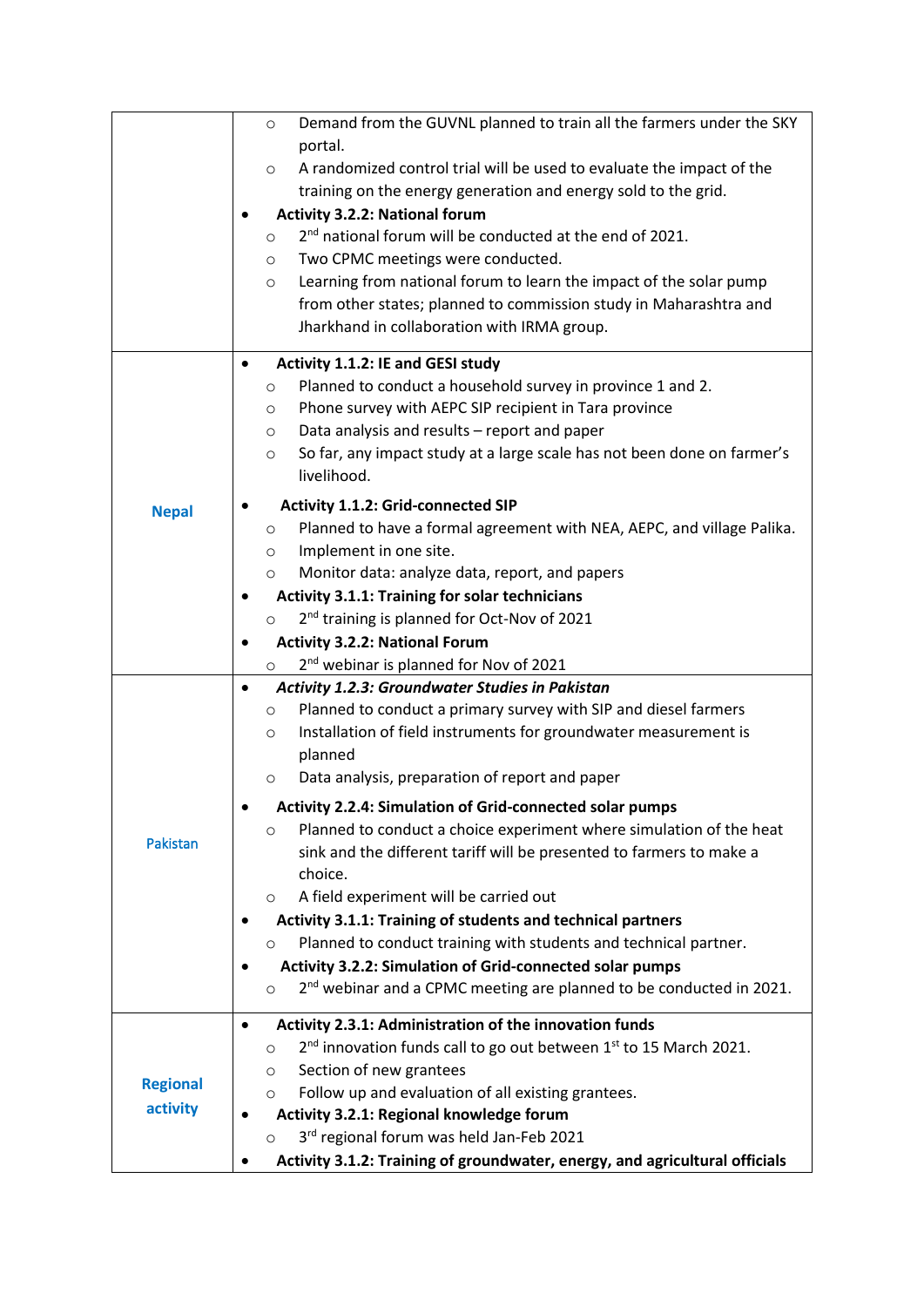|  | It is planned to have an online training co-hosted with an academic |
|--|---------------------------------------------------------------------|
|  | institute to provide certification.                                 |
|  | One of the training will be done in 2021 and another one in 2024    |

### **C) Discussion**

**Q1: Divya:** Direct Financing an organization that is a fee-for-service model – is this model viable?

**Answer: Ahsan, IDCOL:** We don't know, yet. Irrigation is important for Kharif, and benefits at the farmer's level also need to be assessed along with the finances of sponsors. Also, alternative energy use needsto be explored. Holistic benefits need to be considered to evaluate the viability assessment.

**Q2. Rajeev Gyani:** Optimum utilization of groundwater should also be included as a part of promoting solar irrigation so that solar irrigation also increases productivity.

**Answer: Tushaar:** No clear evidence whether the solar pumps have increased water extraction, but it has surely increased quality energy supply that further increases the irrigation access. Within two years, the evidence will emerge whether solar pumps increase groundwater extraction.

**Alok:** In SoLAR, we are also assessing the productivity level of plots that received irrigation from solar pumps. Efficient use of water is also included in Bangladesh with alternative wetting and drying and in Gujarat, laser land levelling aspects to see efficient use of water extracted from solar pumps.

**Q3. Corinne:** What is your opinion on the progress of the SoLAR project in Nepal?

**Answer: Laxman, AEPC:** Rapid assessment report helped AEPC to change how to increase the inclusiveness of the program. Policy recommendation on the inclusiveness in the solar program by encouraging application from small and women farmers at the local Palika level. A pilot program on the grid connection is a nice initiative and would encourage such activities from IWMI in Nepal.

**Q4 Corinne:** What is your opinion on the progress of the SoLAR project in India?

**Answer: Akhilesh, GERMI**: SoLAR India group got good access data from GUVNL, post SKY data. Pre-SKY data has not been given access, which may be due to political sensitivity. Primary data needs to be collected to know what changes the program has done to cropping patterns and the efficiency of the model. Early results are very interesting. On the training front, the modules have been ready to build capacity at the farmer's level.

**Aditi**: Pre-sky data has not been received. It is sensitive to access. To compensate for this, we might need to collect it from the field – farmers' electricity bills and hard copies from the local DISCOMs.

**Akhilesh:** pre-SKY data is important to estimate the impact of the program. GERMI can help in collecting the data.

**Q5. Rajeev Gyani:** States have adopted great design on the grid-connected solar program. So your results will be on the grid-connected solar. But in Off-grid no regulation happens, and thus the behaviour would be very different. Therefore, while recommending, please exactly make sure the results are segregated on off-grid and grid-connected solar.

**Answer: Aditi:** In the case studies that were proposed under SoLAR India, the project is trying to look into how cropping patterns changed in the off-grid solar case. Since Chhattisgarh has a higher density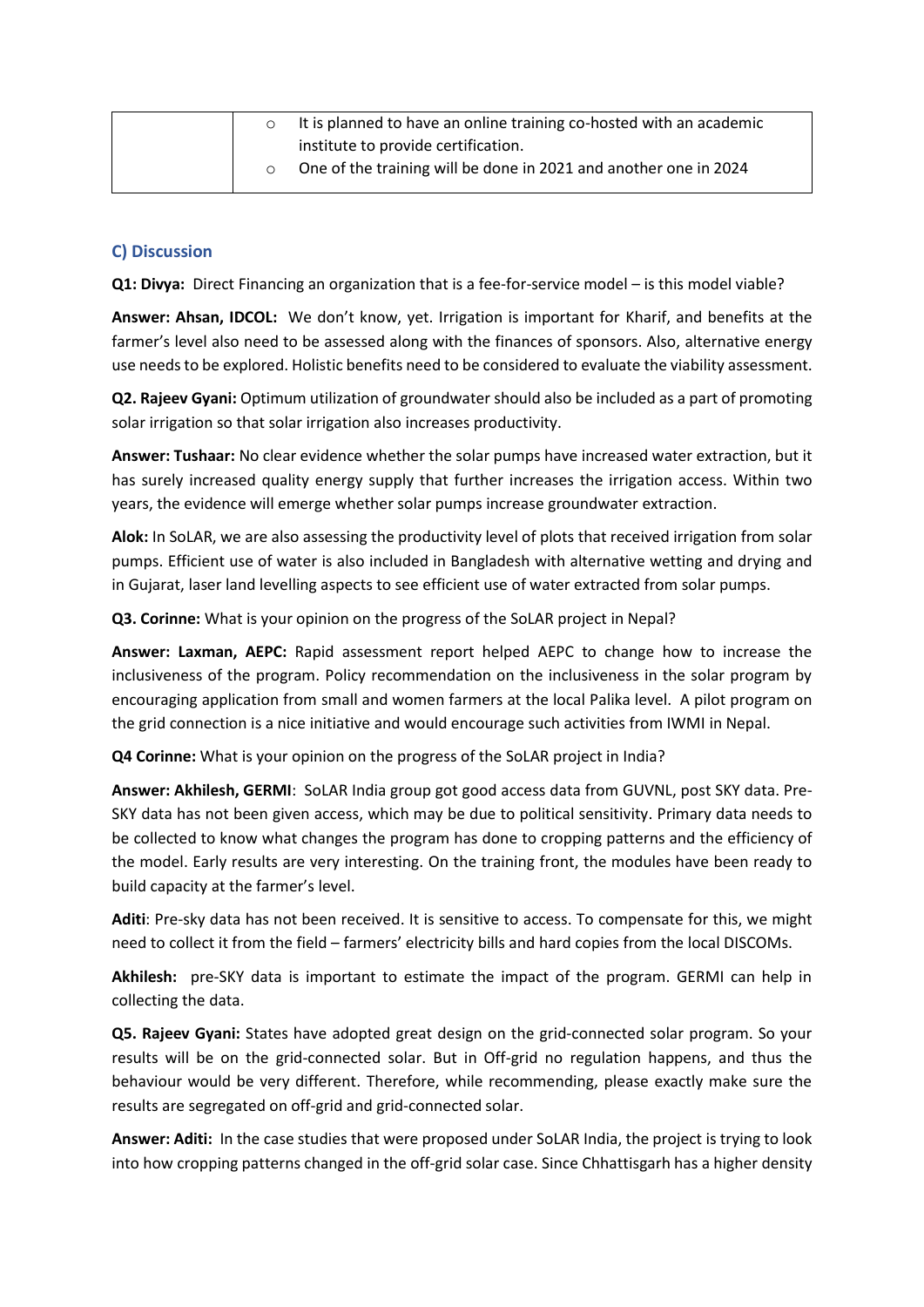of off-grid solar, we would be able to answer how it affects water consumption but through cropping intensity. PSC has approved this additional activity. We would also carry out a small case study with grid-connected solar in Maharashtra.

**Q6. Rajeev Gyani**: Solar irrigation was also expected to cater the entrepreneurship? Can you look at whether the project is focusing on this?

**Answer: Aditi:** Entrepreneurship is done mostly through training and innovative perspective. But the overall objective of the project is mostly on the change in the solar policies and the implication of these solar policies at ground level. Therefore, mostly work is for the government and policymakers.

**Divya**: Overall project objective is to bring evidence and implication of solar irrigation policies. The private sector engagement is mostly through training and the larger engagement is going towards the government.

**Q7. Corrine:** Any reflection on SoLAR Bangladesh?

**Answer: Kazi Ahsan:** Impact assessment should be focused on the farmer's level. A household survey is planned yet to roll out. We know what the financial aspects of the service providers are but don't know what the benefits at the farmer's level are. So, through this project, we expect to know the economic benefits of solar irrigated farmers.

**Aditi:** Yes, we are ready to cater to do this. We are planning to conduct the household survey during this Kharif season. This activity will be prioritized.

**Q8. Aditi: Suggestion on Regional training:** Looking for professional delivery of the training. It is not on the material development but mainly to run the training professionally. This is an online training for 1-2 hours every day for two weeks.

**Answer: Ahsan:** As we experience in APMC, mostly this year, given the Covid-19 struggles, the government officials are facing a huge work burden. This long training might not help them. Maybe making a short training and an option to choose the models should be given. Basically, looking into the aspect of flexibility.

**Tushaar**: Is there any training assessment that has been done on this? Do you have any idea who are the good government officials to train? The impact of this type of training is pronounced if the training audience has the power to implement changes and make any decision at their level.

**Aditi:** During the last inception meeting in Colombo, there was a lot of interest in the energy and water module. On GESI modules, only a few top officials were interested, but low interest from others. We may need to access the training needs and learn the demands from officials.

**Corinne**: We approve the new commission study as well as the planned activities for year 2.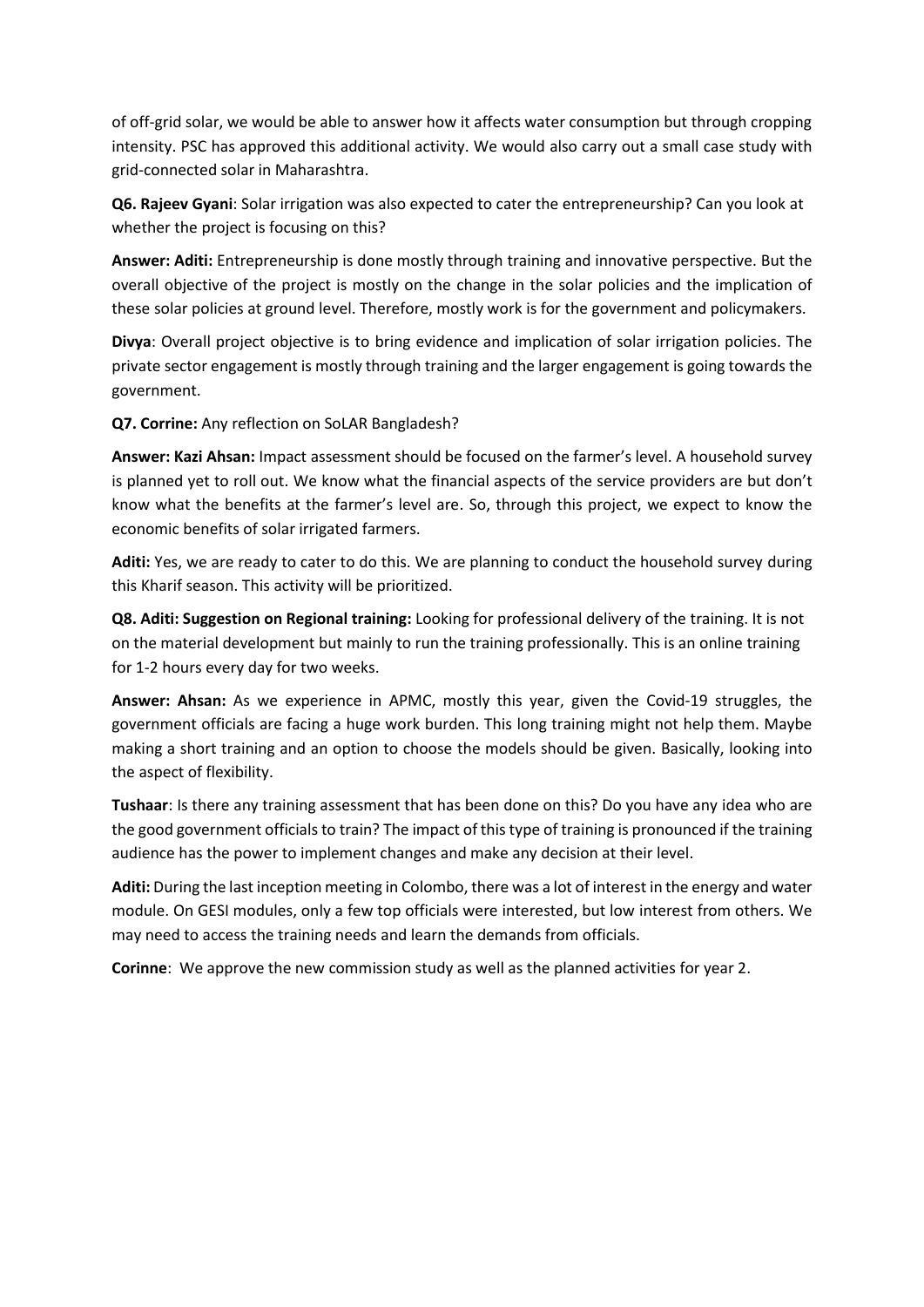# *Annex 1: List of Attendees*

| <b>Name and Designation</b>                            |                             | <b>Attended</b> |
|--------------------------------------------------------|-----------------------------|-----------------|
| Corinne Demenge, Head of SDC, New Delhi                | Chair, PSC                  | Yes             |
| Mark Smith, Deputy Director-General, IWMI              | Co-Chair, PSC               | Yes             |
| Aditi Mukherji, Regional Project Leader, SoLAR-SA,     | Member                      | <b>Yes</b>      |
| <b>IWMI</b>                                            | Secretary, PSC              |                 |
| Divya Kashyap, Senior Advisor and Project Manager      | Regular Member, PSC         | <b>Yes</b>      |
| SoLAR-SA, SDC                                          |                             |                 |
| Alok Sikka, IWMI Country Representative, India         | Regular Member, PSC         | Yes             |
| Tushaar Shah, Emeritus Fellow, IWMI (Special           | Regular Member, PSC         | <b>Yes</b>      |
| Advisor to the SoLAR Project)                          |                             |                 |
| Rajeev Gyani, Additional Director, International Solar | Co-opted Member, PSC        | <b>Yes</b>      |
| Alliance (ISA)                                         |                             |                 |
| Akhilesh Magal, Head of Advisory and Consulting,       | Co-Opted Member, PSC        | <b>Yes</b>      |
| GERMI, India                                           |                             |                 |
| Laxman Prasad Ghimire, Senior Office, Solar and        | Co-Opted Member, PSC        | Yes             |
| Wind Energy, AEPC, Nepal                               |                             |                 |
| Kazi Ahsan Uddin, Manager IDCOL, Bangladesh            | Co-Opted Member, PSC        | Yes             |
| (deputed on behalf of Mr Monirul Islam, Deputy         |                             |                 |
| CEO, IDCOL)                                            |                             |                 |
| Muhammad Tahir Anwar, National Project                 | Co-Opted Member, PSC        | No              |
| Coordinator, FWMC, MNFS&R, Pakistan                    |                             |                 |
| Shoiab Ahmad, Deputy Director SAARC Energy             | New Member, PSC             | <b>No</b>       |
| Center, Pakistan                                       |                             |                 |
| Dr Yashodha Yashodha, IWMI                             | <b>Post-Doctoral Fellow</b> | Yes             |
| Ms Mansi Chopra, IWMI                                  | Admin Assistant             | Yes             |

Abbreviations: AEPC: Alternative Energy Promotion Centre, Nepal; GERMI: Gujarat Energy Research and Management Institute, India IDCOL: Infrastructure Development Company, Bangladesh; ISA: International Solar Alliance; IWMI: International Water Management Institute; SDC: Swiss Agency for Development and Cooperation; SAARC: South Asian Association for Regional Cooperation

# *Annex 2: Achievements and outcomes of Year 1 (2020)*

### Table 1. Progress in planned activities in Bangladesh in 2020

| <b>Activity No.</b>                                                                                         | Deliverables due in<br>2020                              | <b>Status</b> | Plan for 2021                                                                                                                     |
|-------------------------------------------------------------------------------------------------------------|----------------------------------------------------------|---------------|-----------------------------------------------------------------------------------------------------------------------------------|
| 1.1.1<br>Impact evaluation and<br>GESI case studies of<br>existing and new SIP<br>programs in<br>Bangladesh | Situation analysis<br>report based on<br>secondary data. | Completed     | To be a part of a<br>Regional Paper that<br>discusses the<br>challenges and<br>opportunities of solar<br>irrigation in South Asia |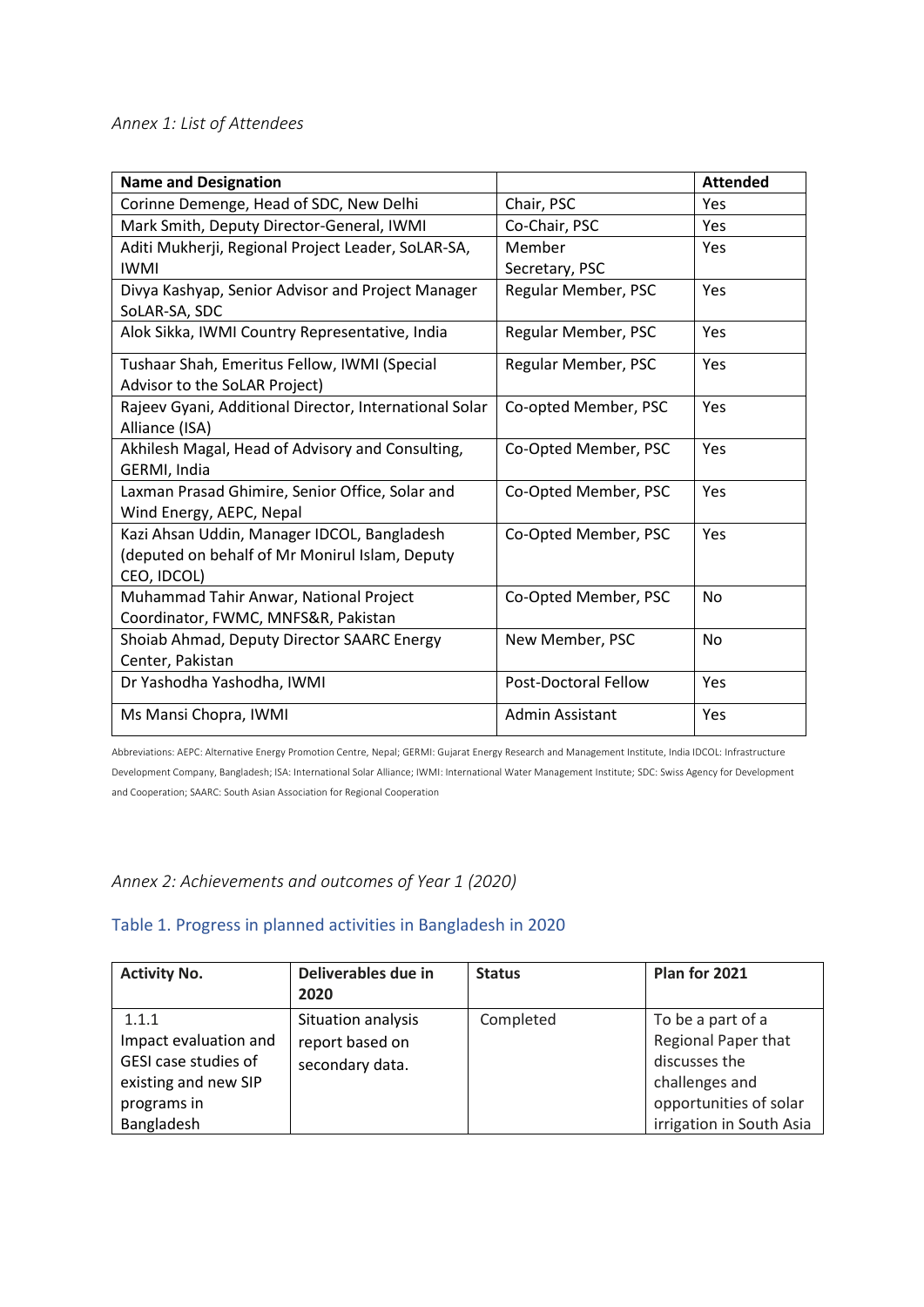|                                                                                             | Methodological Note<br>(including sampling<br>strategy)                                                                                                                                                                                      | Completed                                                                                                                                                                                                                                       | Sample to be updated<br>with information from<br><b>IDCOL and ADB</b>                                                                                                                                                                                                                                                        |
|---------------------------------------------------------------------------------------------|----------------------------------------------------------------------------------------------------------------------------------------------------------------------------------------------------------------------------------------------|-------------------------------------------------------------------------------------------------------------------------------------------------------------------------------------------------------------------------------------------------|------------------------------------------------------------------------------------------------------------------------------------------------------------------------------------------------------------------------------------------------------------------------------------------------------------------------------|
|                                                                                             | Questionnaire for<br>Baseline study                                                                                                                                                                                                          | Postponed due to<br>COVID-19, to be<br>completed in 2021                                                                                                                                                                                        | By March 2021                                                                                                                                                                                                                                                                                                                |
|                                                                                             | <b>Baseline HH survey</b>                                                                                                                                                                                                                    | Postponed due to<br>COVID-19, to be<br>completed in 2021                                                                                                                                                                                        | By August 2021                                                                                                                                                                                                                                                                                                               |
|                                                                                             | SIP level survey data                                                                                                                                                                                                                        | $1st$ survey covering<br>Kharif 2020 completed                                                                                                                                                                                                  | SIP Survey 2,3,4 in<br>2021                                                                                                                                                                                                                                                                                                  |
|                                                                                             | Baseline report + Blog<br>Post                                                                                                                                                                                                               | Blog post based on<br>phone survey written                                                                                                                                                                                                      | To be completed based<br>on HH level data and<br>first 3 SIP surveys by<br>Dec 2021                                                                                                                                                                                                                                          |
|                                                                                             | Research article based<br>on analysis of policy<br>documents through<br><b>GESI</b> lens                                                                                                                                                     | <b>Translation of</b><br>documents completed;<br>analysis ongoing                                                                                                                                                                               | Part of a regional<br>research paper, to be<br>completed by July-<br>August 2021                                                                                                                                                                                                                                             |
| 2.1.1<br>Scale pilot for testing<br>different SIP<br>promotion models in<br>Bangladesh      | This activity has<br>changed from the Y1<br>work plan, where the<br>deliverable was a<br>preliminary report on<br>the choice experiment.<br>Now it is a<br>"Comparative case<br>study of different SIP<br>promotion models in<br>Bangladesh" | Interview with<br>$\bullet$<br><b>BREB and BMDA</b><br>completed<br>SREDA database<br>$\bullet$<br>downloaded.<br>Discussion with<br>$\bullet$<br>ADB for<br>collaboration done                                                                 | In 2021, use mixed<br>methods and<br>secondary data to do<br>comparative analysis:<br>Research notes<br>with secondary<br>data<br>A case study<br>report on<br>irrigation permit                                                                                                                                             |
| 1.2.1<br>Groundwater-related<br>studies embedded in<br>demonstration pilot in<br>Bangladesh | Methodological<br>and monitoring<br>protocol note for<br>GW sustainability<br>studies.<br>Baseline data and<br>$\bullet$<br>preliminary report<br>on analysis of<br>monitored data                                                           | Methodology and<br>monitoring<br>protocol<br>developed;<br>Instrument<br>finalized with<br>providers'<br>quotations in<br>place.<br>Selection of<br>$\bullet$<br>farmers and<br>installation and<br>GW monitoring<br>postponed due to<br>Covid. | Selection of sites<br>and installation by<br>April 2021.<br>Monitoring data<br>$\bullet$<br>and a draft report<br>on<br>instrumentation<br>process and data<br>analysis by Dec<br>2021<br>Preliminary report<br>$\bullet$<br>on GW levels and<br>trend in regions<br>with solar SIPs<br>using secondary<br>data (March 2021) |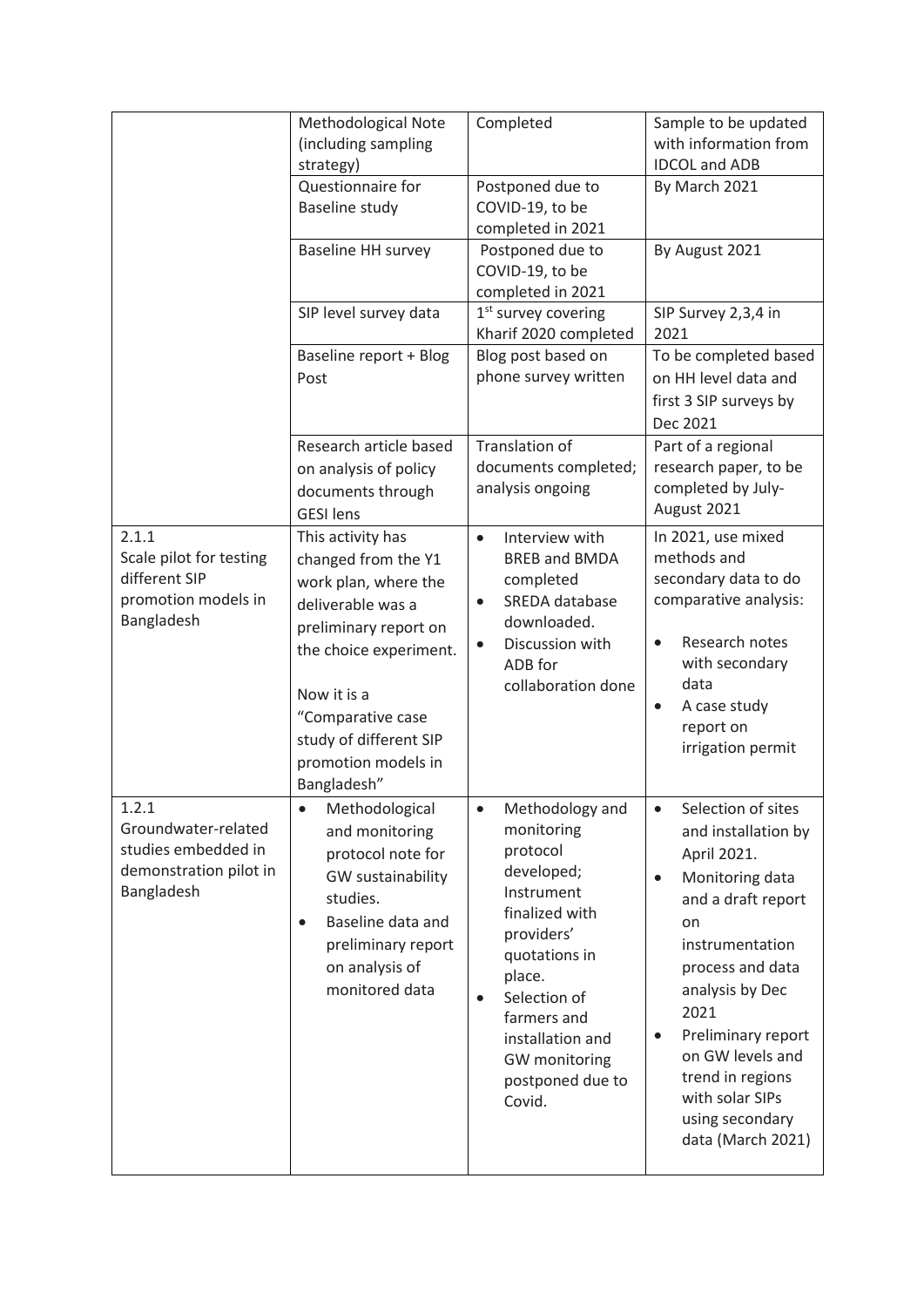|                                                                        |                                                                                                                                                                                      |                                                                                                                                                                | Draft report on<br>$\bullet$<br>conceptual GW<br>model (Sep 2021)                                                                                       |
|------------------------------------------------------------------------|--------------------------------------------------------------------------------------------------------------------------------------------------------------------------------------|----------------------------------------------------------------------------------------------------------------------------------------------------------------|---------------------------------------------------------------------------------------------------------------------------------------------------------|
| 2.2.1<br>Demonstration pilots<br>for grid connection of<br><b>SIPs</b> | IE Methodological<br>$\bullet$<br><b>Note</b><br>Grid connection in<br>$\bullet$<br>5 sites with<br>Engineering and<br>installation report<br>Qualitative report<br>from pilot sites | Methodological<br>$\bullet$<br>Note completed.<br>Identification of<br>$\bullet$<br>pilot locations<br>done.<br>Grid connection<br>for five sites<br>postponed | Complete 5 grid<br>$\bullet$<br>connections by<br>June 2021 with<br>technical reports<br>from IDCOL<br>Qualitative report<br>$\bullet$<br>based on FGDs |
| 3.1.1<br>Training of local<br>technicians and<br>farmers               | One training workshop                                                                                                                                                                | Completed and<br>Training report<br>finalized                                                                                                                  | 2 <sup>nd</sup> training workshop<br>in Sep-Dec 2021                                                                                                    |
| 3.2.2<br><b>National forums</b>                                        | 1 National Forum in<br>2020                                                                                                                                                          | Webinar held on 04<br>February 2021                                                                                                                            | 2 <sup>nd</sup> National forum in<br>Oct-Dec 2021                                                                                                       |

# Table 2. Progress in planned activities in India in 2020

| <b>Activity No.</b>          | Deliverables due in 2020                                                                                        | <b>Status</b>                                                                                                              | Plan for 2021                                                                                                                                        |
|------------------------------|-----------------------------------------------------------------------------------------------------------------|----------------------------------------------------------------------------------------------------------------------------|------------------------------------------------------------------------------------------------------------------------------------------------------|
| 1.1.2 GW studies<br>in India | Collection and analysis of<br>secondary data on biophysical<br>and groundwater parameters<br>in project feeders | Partially Completed.<br>SKY feeder for<br>groundwater study<br>selected, select non-<br>SKY feeders yet to be<br>selected. | This task is to be<br>completed in 2021<br>in partnership with<br><b>INREM</b>                                                                       |
|                              | Census/survey at farm level in<br>selected feeders to collect<br>data on Pump and well details                  | Not completed due<br>to COVID restrictions                                                                                 | The census<br>questionnaire was<br>prepared and now<br>work is going to<br>carry some part of<br>the census via<br>phone, plus limited<br>fieldwork. |
|                              | Develop and finalize<br>methodology and monitoring<br>protocol for GW sustainability<br>studies                 | Completed                                                                                                                  |                                                                                                                                                      |
|                              | Selection of instruments to<br>put in the field for monitoring                                                  | Completed                                                                                                                  |                                                                                                                                                      |
|                              | Installation of instruments in<br>the field                                                                     | Not completed due<br>to COVID restrictions                                                                                 | This task is to be<br>completed in 2021                                                                                                              |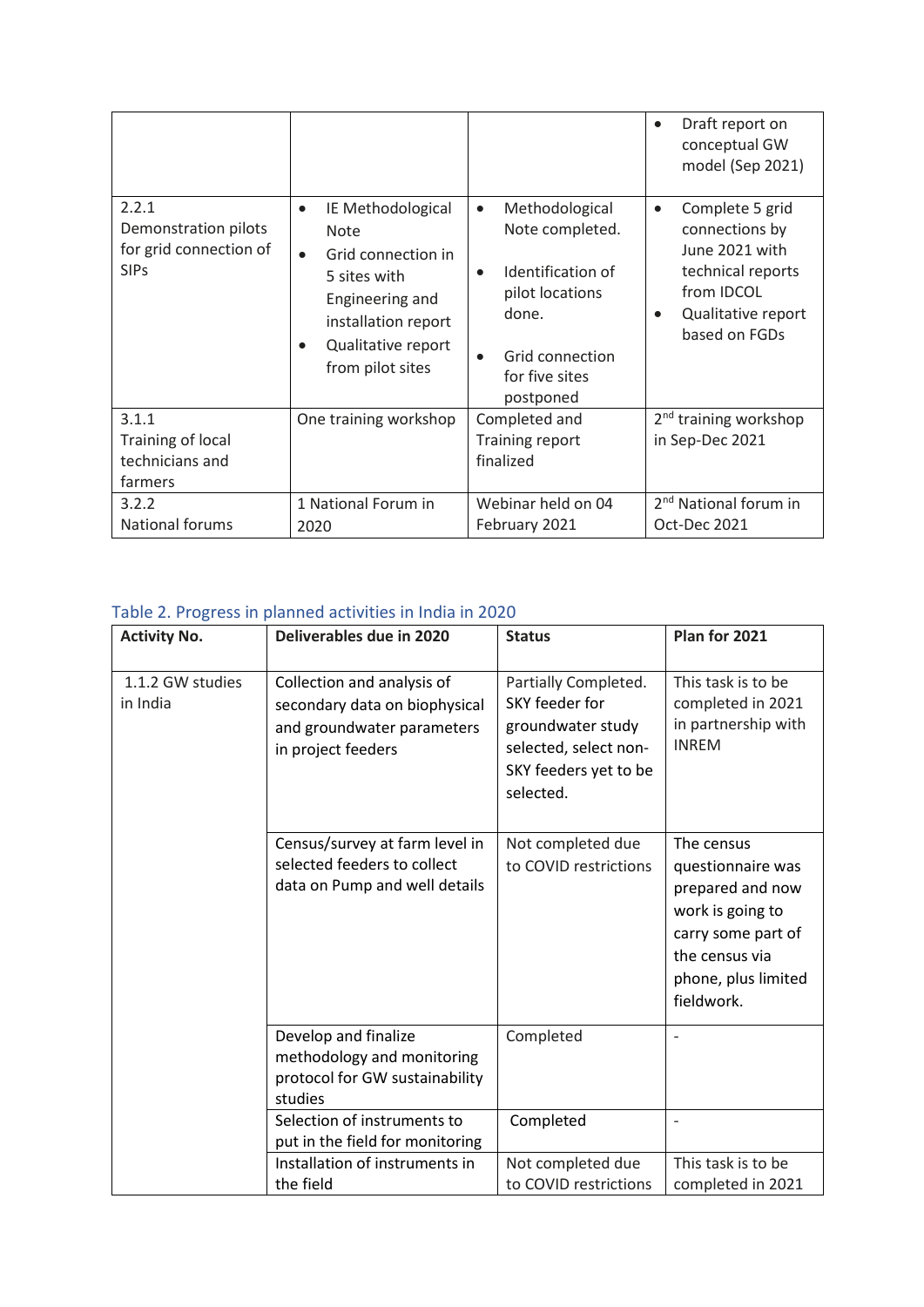|                                                                                |                                                                                                                         |                                                            | in partnership with<br><b>INREM</b>                                                                                                   |
|--------------------------------------------------------------------------------|-------------------------------------------------------------------------------------------------------------------------|------------------------------------------------------------|---------------------------------------------------------------------------------------------------------------------------------------|
|                                                                                | Monitoring and data<br>collection, and data analysis to<br>establish groundwater<br>pumping and energy<br>relationship. | Not completed due<br>to COVID restrictions                 | This task is to be<br>completed in 2021-<br>to mid-2022 in<br>partnership with<br><b>INREM</b>                                        |
|                                                                                | Preliminary report on data<br>analysis & review paper                                                                   | Not completed due<br>to COVID restrictions                 | This task is to be<br>completed in 2021<br>$-$ to mid-2022 in<br>partnership with<br>INREM.                                           |
| 2.2.2 Scale pilot on<br>institutional<br>aspects of grid-<br>connected SIPs in | Detailed Methodological Note<br>for Impact evaluation of SKY<br>feeders - impact on<br>groundwater use                  | Completed                                                  | $\overline{\phantom{0}}$                                                                                                              |
| Gujarat, India                                                                 | Download and compile all data<br>from the SKY portal of GUVNL<br>for 82 SKY feeders                                     | Completed                                                  | This data to be<br>cleaned, cross<br>verified with GUVNL<br>and analyzed in<br>detail in Q1 of 2021.<br>Part of the analysis<br>done. |
|                                                                                | Draft baseline report<br>summarizing results from SKY<br>portal                                                         | Not completed as<br>SKY data access was<br>gained recently | To be done in 2021,<br>Q1                                                                                                             |
|                                                                                | Blog/opinion piece/newspaper<br>article<br>on SKY scheme in Gujarat                                                     | Not completed                                              | To be done in 2021.<br>Q1                                                                                                             |
| 3.1.1 Training of<br><b>Lead Farmers</b>                                       | <b>Development of Training</b><br>Curricula including<br>training modules                                               | Not completed, but<br>in progress                          | To be carried<br>out in 2021-<br>two rounds of<br>training                                                                            |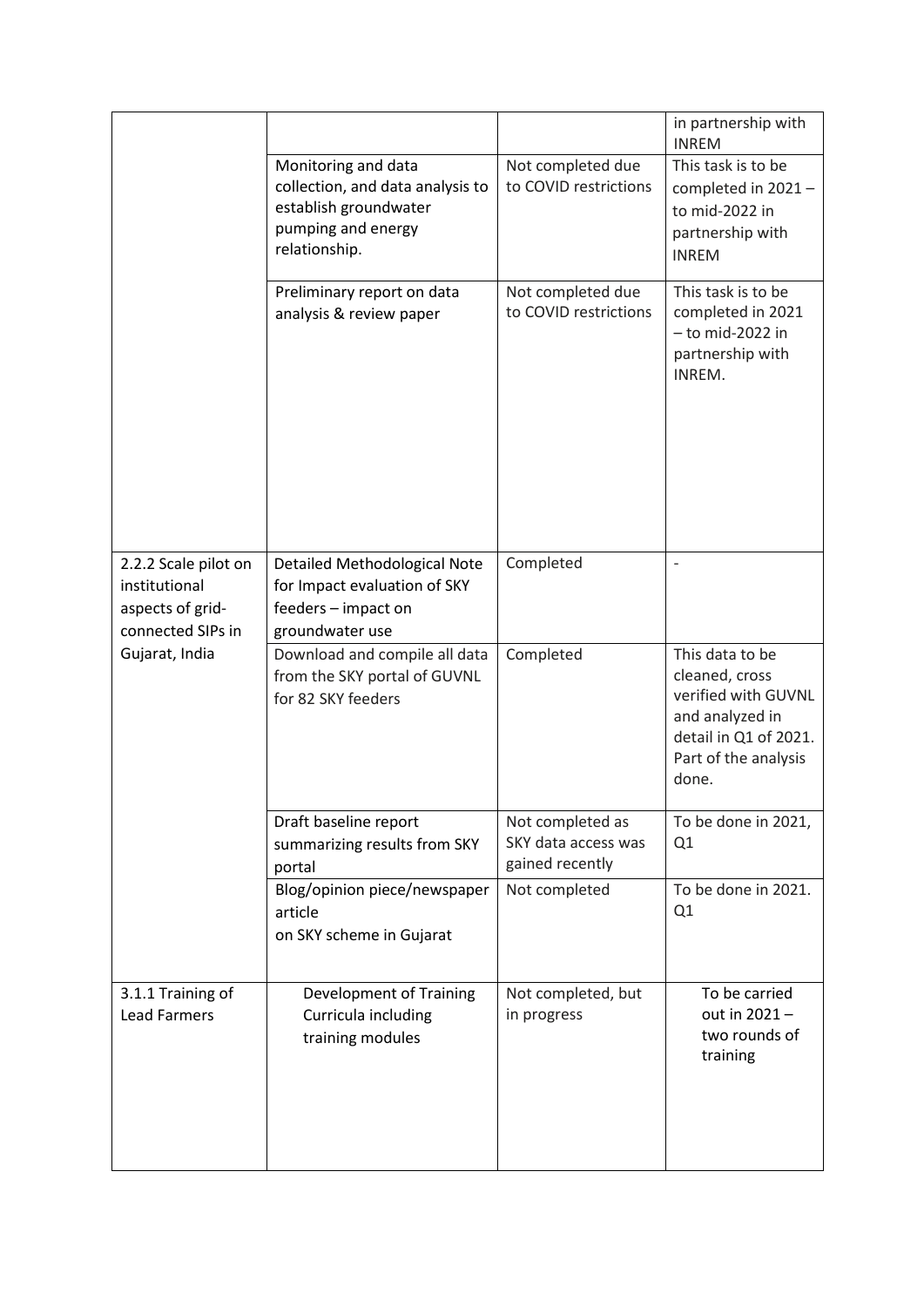| Training report including | Not completed due | Planned in 2021 |
|---------------------------|-------------------|-----------------|
| details of personnel      | to COVID 19       |                 |
| trained                   |                   |                 |

# Table 3. Progress in planned activities in Nepal in 2020

| <b>Activity</b>                                 | <b>Deliverable Due in</b><br>2020                                                                                                                                                    | <b>Status</b>                                                                                                                                                                                                                                                                                                                                                                         | Plan for 2021                                                                                                                                        |
|-------------------------------------------------|--------------------------------------------------------------------------------------------------------------------------------------------------------------------------------------|---------------------------------------------------------------------------------------------------------------------------------------------------------------------------------------------------------------------------------------------------------------------------------------------------------------------------------------------------------------------------------------|------------------------------------------------------------------------------------------------------------------------------------------------------|
| 1.1.2 [IE &<br><b>GESI Studies</b><br>in Nepal) | Short Note on sample<br>size, sampling<br>framework and<br>guiding questions                                                                                                         | Completed: Short Note on sampling<br>framework,<br>sample<br>size<br>is.<br>completed.                                                                                                                                                                                                                                                                                                | $\overline{\phantom{a}}$                                                                                                                             |
|                                                 | Detailed methodology,<br>GESI framework,<br>including<br>questionnaires and<br>checklists for FGDs                                                                                   | Completed: Framework is<br>completed. The GESI team is also<br>working on a policy review.<br>Provided inputs to sampling<br>framework/note for IE study.<br>Detailed inputs to the<br>questionnaire will be provided<br>once the IE team shares the<br>questionnaire. An in-depth<br>interview for the GESI case study<br>will be carried out by a Vendor<br>hired for the IE study. | • Working paper<br>on review of<br>policies &<br>programs in<br>Nepal & region<br>• Research paper<br>on impact of SIP<br>from GESI lens in<br>Nepal |
|                                                 | Field notes, FGD<br>transcripts prepared<br>Draft qualitative                                                                                                                        | Completed: Submitted on 28 May<br>2020<br>Completed: Submitted on 16 May<br>2020                                                                                                                                                                                                                                                                                                      | $\overline{\phantom{a}}$                                                                                                                             |
|                                                 | report submitted to<br><b>AEPC</b><br>Quantitative data<br>collected, cleaned,<br>tabulated, and<br>summary statistics<br>report generated<br>along with final<br>dataset [IE Study] | Not yet started. The vendor has<br>been selected, and all<br>questionnaires are under<br>preparation. Surveys to be<br>launched in March/April 2021                                                                                                                                                                                                                                   | • Surveys to<br>commence in<br>March 2021.<br>• Develop a<br>journal article                                                                         |
|                                                 | Data analysis and draft<br>report [IE Study]                                                                                                                                         | Not yet started. The vendor has<br>been selected, and all<br>questionnaires are under<br>preparation. Surveys to be<br>launched in March/April 2021                                                                                                                                                                                                                                   | • IE Study Draft<br>Report                                                                                                                           |
|                                                 | Final report submitted<br>to AEPC and SDC PM<br>[IE Study]                                                                                                                           | Not yet started: Will start after<br>data collection by vendor &<br>analysis of data by IWMI team is<br>completed.                                                                                                                                                                                                                                                                    | • IE Study Final<br>Report                                                                                                                           |
|                                                 | New deliverable given<br>COVID 19 delays: An<br>opinion piece or blog<br>based on one                                                                                                | Completed: Two Op-Eds, 1 in<br>English and 1 in Nepali are<br>published (See below for details)                                                                                                                                                                                                                                                                                       |                                                                                                                                                      |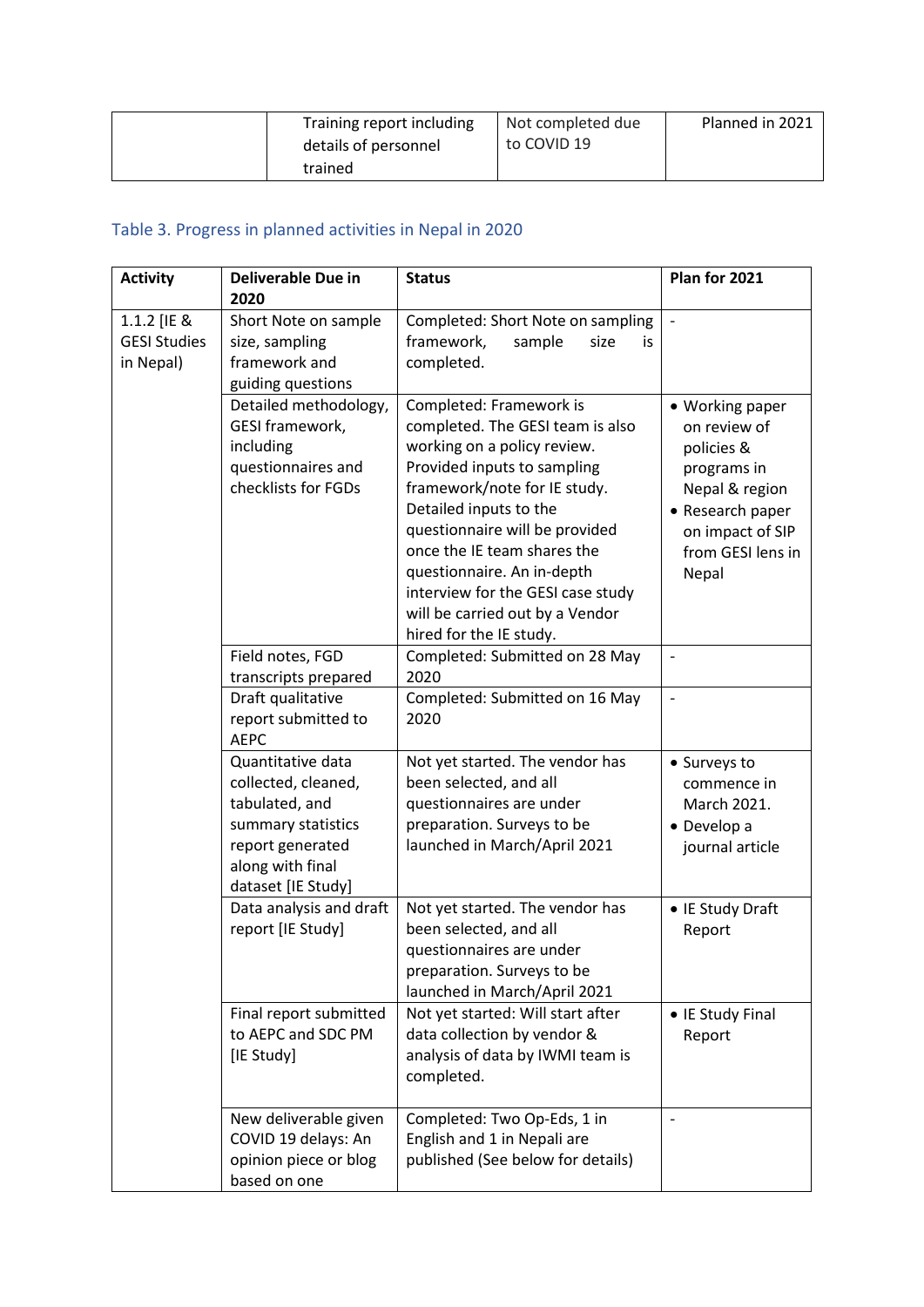|                                                           | fieldwork conducted<br>in March 2020, and<br>secondary data from<br><b>AEPC and desk</b><br>research, etc.                                           |                                                                                                                                                                                                                                                                        |                                                                                                     |
|-----------------------------------------------------------|------------------------------------------------------------------------------------------------------------------------------------------------------|------------------------------------------------------------------------------------------------------------------------------------------------------------------------------------------------------------------------------------------------------------------------|-----------------------------------------------------------------------------------------------------|
| 2.2.3 Grid-<br>connected<br>pilot in Nepal                | <b>Technical Note,</b><br>methodological Note,<br>and instruments for<br>surveys (including a<br>report with a<br>description of finalized<br>sites) | Partially done: Site prioritization<br>report is prepared; Review of<br>institutional models and a matrix of<br>various methods of grid connection<br>are underway, will be completed in<br>this year.                                                                 | • Develop a<br>methodological<br>note.<br>• Develop<br>instruments for<br>survey                    |
|                                                           | Draft baseline report<br>summarizing results<br>from qualitative and<br>quantitative surveys,<br>including GESI<br>outcomes                          | Not yet started: Will start after<br>installation of MG system only                                                                                                                                                                                                    | • Baseline report<br>with results from<br>surveys,<br>including GESI<br>outcomes                    |
|                                                           | Grid connection<br>completed in at least<br>one site                                                                                                 | Not yet started: due to field<br>restriction related to COVID-19                                                                                                                                                                                                       | • Grid connection<br>completed in at<br>least one site                                              |
|                                                           | Technical report with<br>installed MG system &<br>its functioning                                                                                    | Not yet started: Will be prepared<br>based on technical details provided<br>by the vendor                                                                                                                                                                              | • Technical report<br>with installed<br>micro-grid<br>system and its<br>functioning                 |
|                                                           | New deliverable given<br>COVID 19 delays: A<br>blog/opinion<br>piece/newspaper<br>article on advantages<br>of grid connection in<br>Nepal            | Completed: Published in Spotlight<br>(please see below for details)                                                                                                                                                                                                    |                                                                                                     |
| 3.1.1<br>Training for<br>local<br>technicians<br>in Nepal | <b>Training materials</b><br>(curricula/modules);<br>Trainee was chosen;<br>All technical and<br>logistical<br>arrangements are<br>done              | Partially completed: Syllabus is<br>prepared and consulted with<br>stakeholders; details of training<br>module are prepared.<br>The vendor is identified and has<br>submitted a cost proposal for<br>implementing the training<br>program.<br>Training commences on 26 | • Develop training<br>manual (with<br>detailed<br>contents of each<br>module)<br>• Conduct training |
|                                                           |                                                                                                                                                      | February 2021.                                                                                                                                                                                                                                                         |                                                                                                     |
|                                                           | <b>Training report</b><br>including details of<br>persons attended                                                                                   | Not yet started: Will be prepared<br>after the training event is<br>completed.                                                                                                                                                                                         | • Training report<br>with details of<br>training delivery,<br>participants,<br>feedback, etc.       |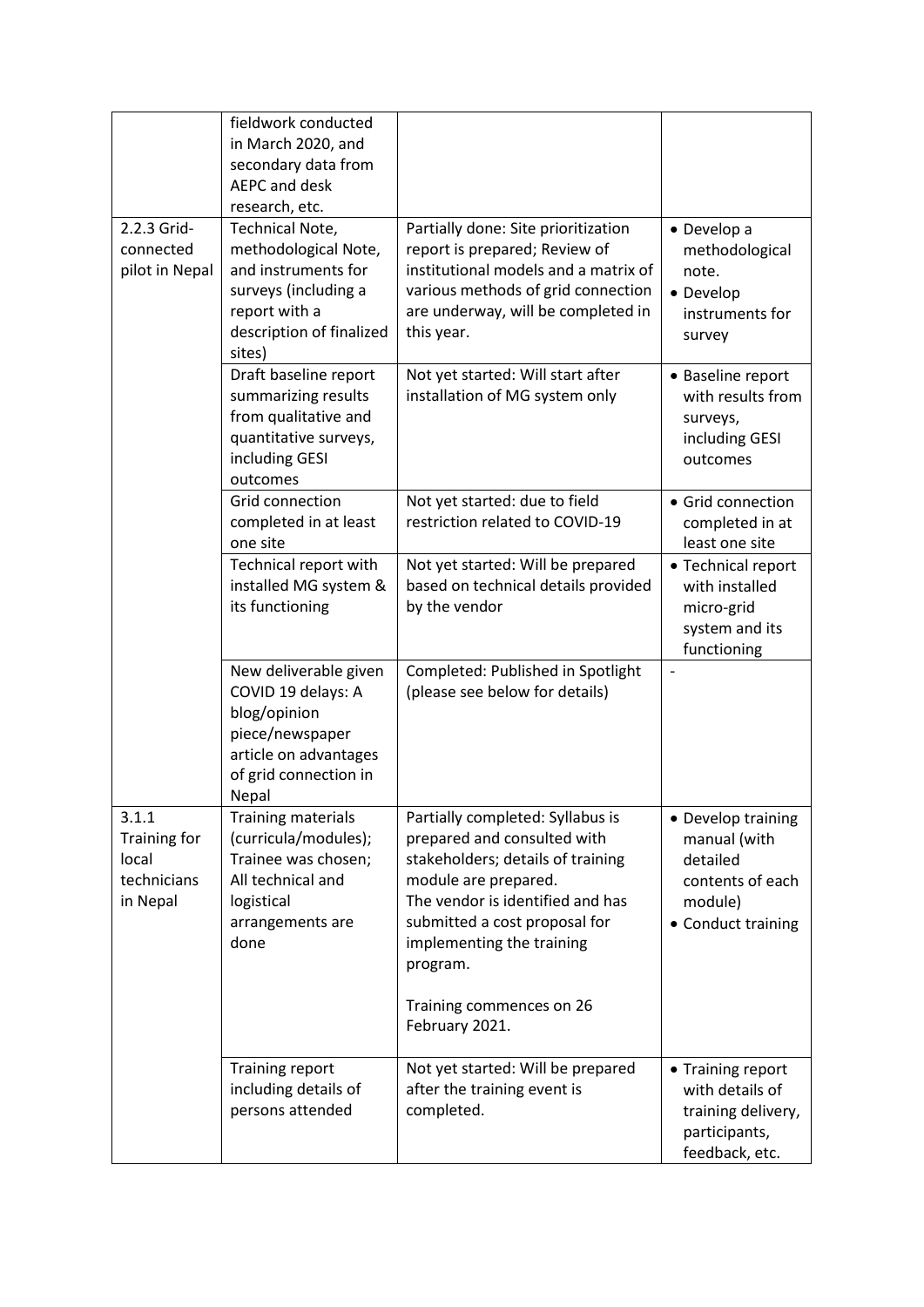| 3.2.2<br>National<br>Forum in<br>Nepal | National forum<br>workshop report | Completed:<br>Webinar organized on 05 February<br>and webinar report has been<br>prepared | $\bullet$ Prepare<br>workshop report |
|----------------------------------------|-----------------------------------|-------------------------------------------------------------------------------------------|--------------------------------------|
|                                        | At least one policy               | Not yet started: to be prepared                                                           | • Policy brief                       |
|                                        | brief outlining the               | based on deliberation and                                                                 | based on the                         |
|                                        | main findings and                 | outcomes of national forum                                                                | theme of the                         |
|                                        | policy implications               | workshop                                                                                  | national forum                       |

#### **Details on Op-Eds:**

- Kashi Kafle and Marie-Charlotte Buisson (2020). Corona and possibilities of agriculture sector (in Nepali). Nepal Flash, 13 June 2020[. https://nepalflash.com/news/8767](https://nepalflash.com/news/8767)
- Kashi Kafle and Marie-Charlotte Buisson (2020). Agriculture: Can it provide relief to returnee migrants and vulnerable populations? Himalayan Times, 03 June 2020. [https://thehimalayantimes.com/opinion/agriculture-can-it-provide-relief-to-returnee](https://thehimalayantimes.com/opinion/agriculture-can-it-provide-relief-to-returnee-migrants-and-vulnerable-populations/)[migrants-and-vulnerable-populations/](https://thehimalayantimes.com/opinion/agriculture-can-it-provide-relief-to-returnee-migrants-and-vulnerable-populations/)
- Upreti L, Pandey VP (2020). Why we need smarter, targeted subsidies to promote solar irrigation? Spotlight, 10 September 2020. [https://www.spotlightnepal.com/2020/09/10/why-we-need-smarter-targeted-subsidies](https://www.spotlightnepal.com/2020/09/10/why-we-need-smarter-targeted-subsidies-promote-solar-irrigation/)[promote-solar-irrigation/](https://www.spotlightnepal.com/2020/09/10/why-we-need-smarter-targeted-subsidies-promote-solar-irrigation/)
- Pandey VP, Gyawali S. (2020). Can grid-connected solar irrigation pumps be the future of irrigation in Nepal? Spotlight, 14 October 2020. [https://www.spotlightnepal.com/2020/10/14/can-grid-connected-solar-irrigation-pumps](https://www.spotlightnepal.com/2020/10/14/can-grid-connected-solar-irrigation-pumps-be-future-irrigation-nepal/)[be-future-irrigation-nepal/](https://www.spotlightnepal.com/2020/10/14/can-grid-connected-solar-irrigation-pumps-be-future-irrigation-nepal/)

| <b>Activity</b> | Deliverable Due in 2020        | <b>Status</b>                   | Plan for 2021       |
|-----------------|--------------------------------|---------------------------------|---------------------|
| 1.2.3 GW        | Collection of the data from    | Completed: Data on SIPs were    |                     |
| related studies | the OFWM Punjab,               | collected and data on Diesel    |                     |
| embedded in     | FWMC, PARC about the           | farmers at a disaggregated      |                     |
| demonstration   | diesel and SIPs in Pakistan    | level including farmer names    |                     |
| pilot in        |                                | and contact does not exist.     |                     |
| Pakistan        |                                | The decision is to be collected |                     |
|                 |                                | through a survey                |                     |
|                 | Reconnaissance visits to the   | Not Done due to travel          | Planned in 2021     |
|                 | diesel and SIP sites in Punjab | restrictions arising out of     |                     |
|                 |                                | Covid-19. However, it has not   |                     |
|                 |                                | impacted the design of the      |                     |
|                 |                                | methodology                     |                     |
|                 | Develop Methodology for        | Completed: Methodological       |                     |
|                 | impact on groundwater          | Note was completed and          |                     |
|                 | use of Diesel pumps vs SIPs    | shared with Team.               |                     |
|                 |                                | Suggestions incorporated and    |                     |
|                 |                                | the Note revised                |                     |
|                 | Preparation of survey          | Partially Completed: Pre-       | • Full survey to be |
|                 | instruments and selection of   | Survey instrument was           | deployed in 2021    |
|                 | groundwater instruments for    | developed, reviewed and         |                     |
|                 | the study                      | revised. A phone survey with    |                     |
|                 |                                | SIP owners, based on the list   |                     |

## Table 4. Progress in planned activities in Pakistan in 2020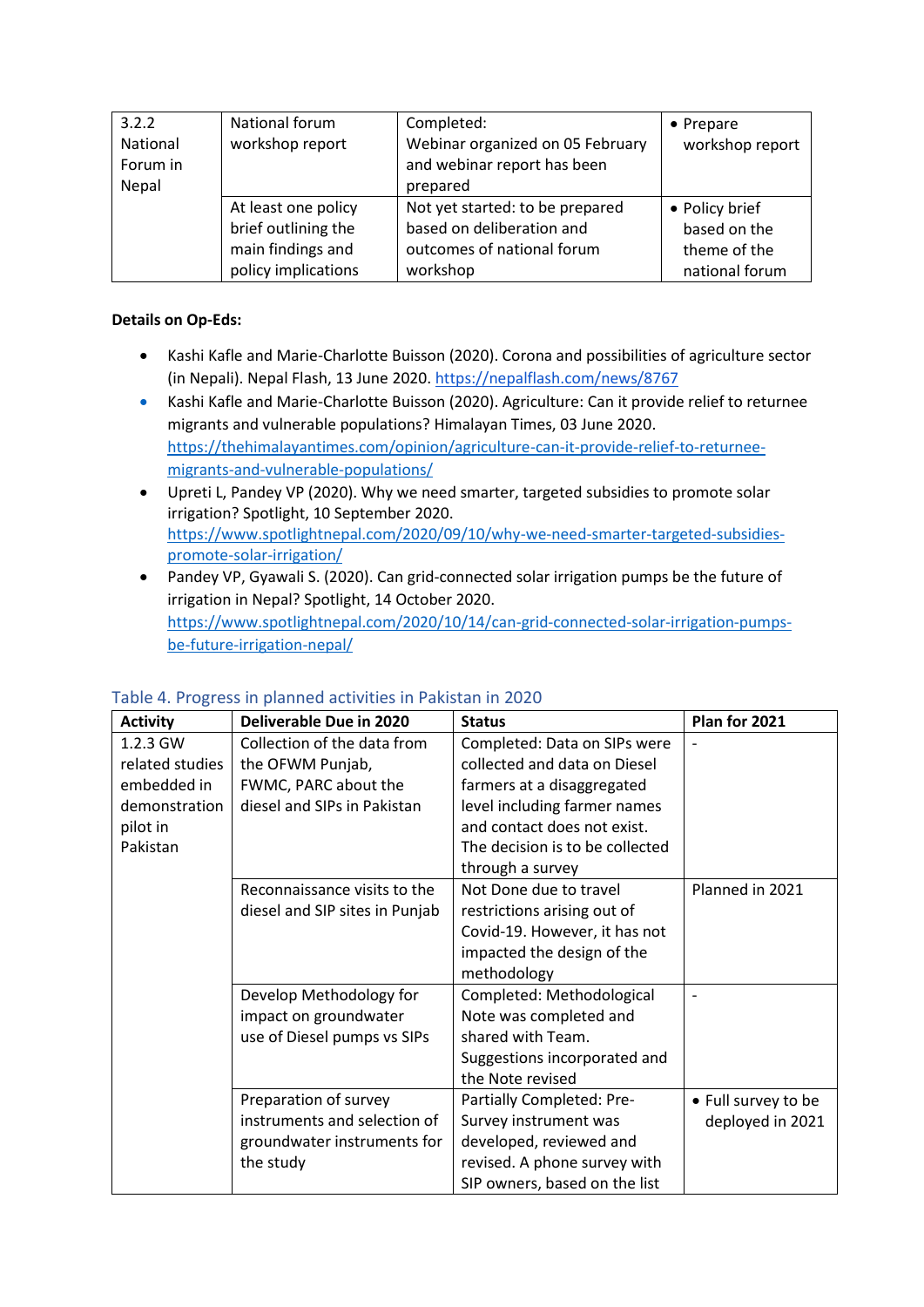|                                                                                                                           |                                                                                            | shared by PARC was<br>completed                                                                                                                                                                                                                                              |                                                                   |
|---------------------------------------------------------------------------------------------------------------------------|--------------------------------------------------------------------------------------------|------------------------------------------------------------------------------------------------------------------------------------------------------------------------------------------------------------------------------------------------------------------------------|-------------------------------------------------------------------|
|                                                                                                                           | Pilot testing of methodology<br>and survey instrument.<br>Finalize sampling<br>methodology | Not Yet Started: It will be<br>carried out once the main<br>survey starts in 2021                                                                                                                                                                                            | • Full survey to be<br>deployed in 2021                           |
|                                                                                                                           | Start Data collection on<br>weekly basis for the Kharif<br>season                          | Not Yet Started: It will now be<br>replaced with data collection<br>for the Rabi Season once the<br>survey sample is finalized                                                                                                                                               | Data Set                                                          |
|                                                                                                                           | Deployment of instruments<br>for the selected diesel<br>and SIP pumps                      | Not Yet Started: It will be done<br>once the main survey sample<br>is finalized                                                                                                                                                                                              | • Field Deployment<br><b>Notes</b>                                |
|                                                                                                                           | Not Due in 2020: Analysis of<br>Data for the Kharif Season                                 | It will now be "analysis of Data<br>of Rabi Season"                                                                                                                                                                                                                          | • Working paper                                                   |
|                                                                                                                           | Not Due in 2020: Start Data<br>collection on weekly basis for<br>the Rabi season           | It will now be "Start Data<br>collection on weekly basis for<br>the Kharif season"                                                                                                                                                                                           | • Data Set                                                        |
|                                                                                                                           | At least one policy brief<br>outlining the main findings<br>and policy implications        | Not yet started: to be<br>prepared based on<br>deliberation and outcomes of<br>national forum workshop                                                                                                                                                                       | • Policy brief based<br>on the theme of<br>the national<br>forum. |
| 3.1.1 Training<br>of local<br>technicians in<br>Bangladesh,<br>India and<br>Nepal; training<br>for farmers in<br>Pakistan | Training curricula, including<br>training modules                                          | Complete: A couple of on-field<br>pieces of training have already<br>been provided on soil<br>infiltration tests and Laser<br><b>Grading for Precision surface</b><br>irrigation. A final Training on<br>WINSRFR Modelling for using<br>SIP will be arranged in<br>December. | $\blacksquare$                                                    |
|                                                                                                                           | Training report, including<br>details of personnel trained                                 | Completed                                                                                                                                                                                                                                                                    | $\blacksquare$                                                    |
| 3.2.2 National<br>Forum in<br>Pakistan                                                                                    | National forum workshop<br>report                                                          | National webinar conducted<br>on 05 February 2021, and<br>report has been prepared                                                                                                                                                                                           |                                                                   |

# Table 5. Progress in planned regional activities in 2020

| <b>Activity</b> | Deliverable Due in 2020      | <b>Status</b>             | Plan for 2021        |
|-----------------|------------------------------|---------------------------|----------------------|
| 2.3.1           | Administration of innovation | Completed $-5$ innovation | Regular monitoring   |
|                 | funds                        | funds grants awarded      | of activities of the |
|                 |                              |                           | grantees             |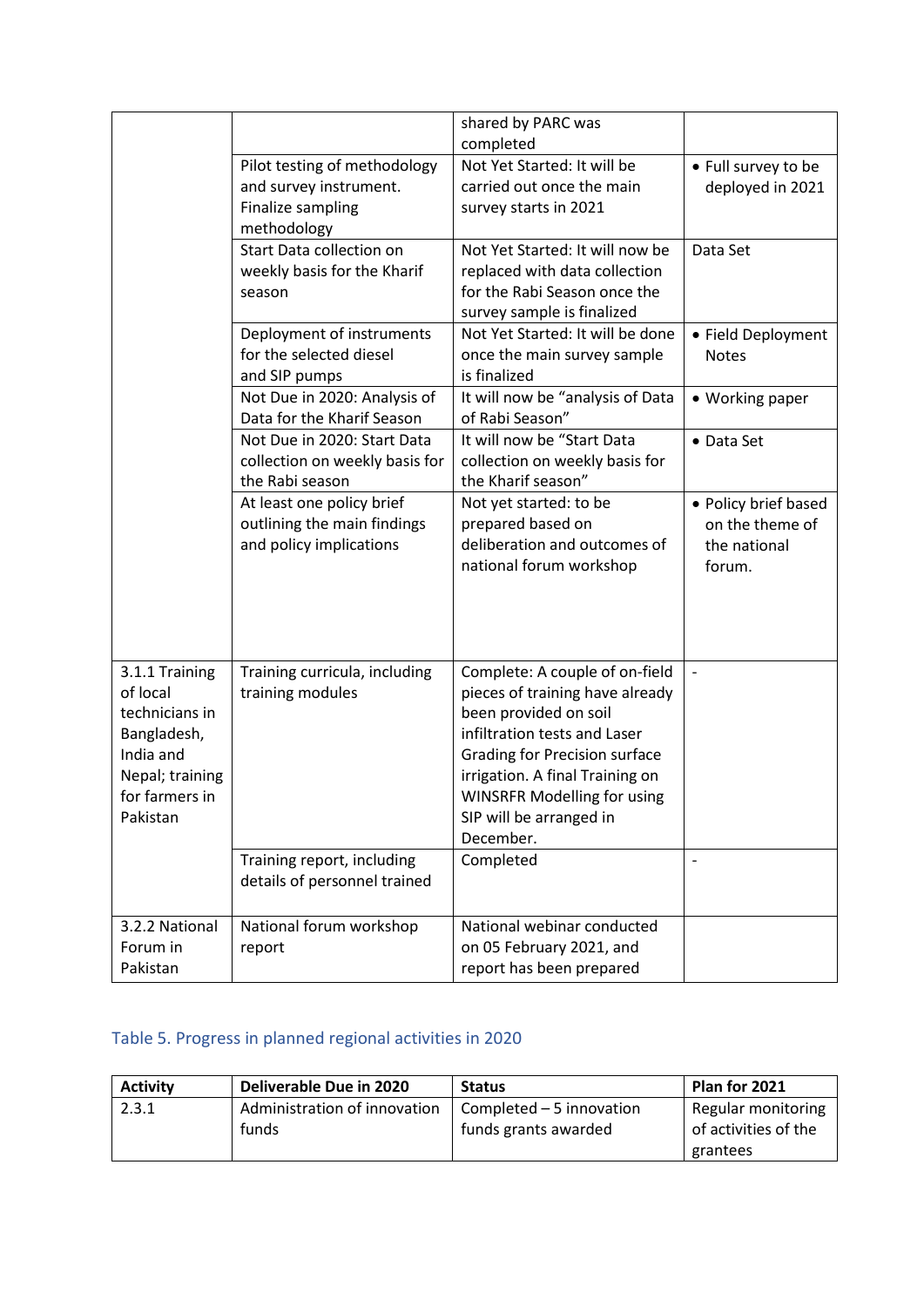| 3.1.2 | Training of groundwater,<br>energy and agriculture<br>officials in all four countries | Not completed - scheduled<br>for 2021 | To be held in online<br>mode in 2021 |
|-------|---------------------------------------------------------------------------------------|---------------------------------------|--------------------------------------|
| 3.2.1 | Regional Knowledge and                                                                | Held online on 23 and 24 of           | To be held in online                 |
|       | Policy Forum                                                                          | February 2021                         | mode in 2021                         |

*Annex 3: Activity Level Planning for Year 2*

# 1.1.1 Impact evaluation and GESI case studies of existing and new SIP programs in Bangladesh

Timeline for each activity:

| Details of sub-<br>activities                                                                                              | <b>Start</b><br>$date*$                            | End<br>date*                                       | <b>Outputs/Comments</b>                                                                                                             | Person/s responsible                                                                          |
|----------------------------------------------------------------------------------------------------------------------------|----------------------------------------------------|----------------------------------------------------|-------------------------------------------------------------------------------------------------------------------------------------|-----------------------------------------------------------------------------------------------|
| SIP Survey Rabi<br>2021<br>SIP survey Kharif 1<br>2021<br>SIP survey Kharif 2<br>2021                                      | 15/04/<br>2021<br>15/07/<br>2021<br>15/10/<br>2021 | 30/05/<br>2021<br>30/08/<br>2021<br>30/11/<br>2021 | Primary data on SIP<br>operations for three seasons<br>from 82 schemes                                                              | Partner NGO Forum for<br>data collection, Marie-<br>Charlotte, Archisman<br>for data analysis |
| Journal article<br>draft based on<br>three (Kharif 2,<br>2020, Rabi 2021<br>and Kharif 1 2021)<br>rounds of SIP<br>surveys | 1/10/2<br>021                                      | 31/12/<br>2021                                     | Draft journal article ready for<br>submission to a journal                                                                          | Marie-Charlotte,<br>Archisman, NGO Forum,<br>Aditi                                            |
| HH level survey                                                                                                            | 01/05/<br>2021                                     | 30/07/<br>2021                                     | - Sampling note, and<br>Questionnaire<br>- Primary farmer level data<br>from 900 households                                         | Marie-Charlotte,<br>Archisman, Yashodha,<br>Aditi                                             |
| <b>Baseline analysis</b>                                                                                                   | 01/10/<br>2021                                     | 30/12/<br>2021                                     | - Baseline report based on<br>descriptive analysis of HH<br>level data.<br>- Blog post                                              | Marie-Charlotte,<br>Archisman, Ahsan,<br>Yashodha                                             |
| Policy analysis                                                                                                            | 01/01/<br>2021                                     | 30/06/<br>2021                                     | - Research article based on<br>analysis of policy<br>documents through GESI<br>lens (Bangladesh and Nepal<br>combined)<br>Blog post | Gitta Shrestha,<br>Archisman, Marie-<br>Charlotte, Aditi**                                    |

*Notes: \* The dates for the surveys are tentative dates which may be adapted to consider health and regulatory conditions and cropping calendars.* 

*\*\* This research article would be a regional research paper. Archisman and Marie-Charlotte's input would be to contribute with some background information and descriptive statistics.*

**Deliverables:**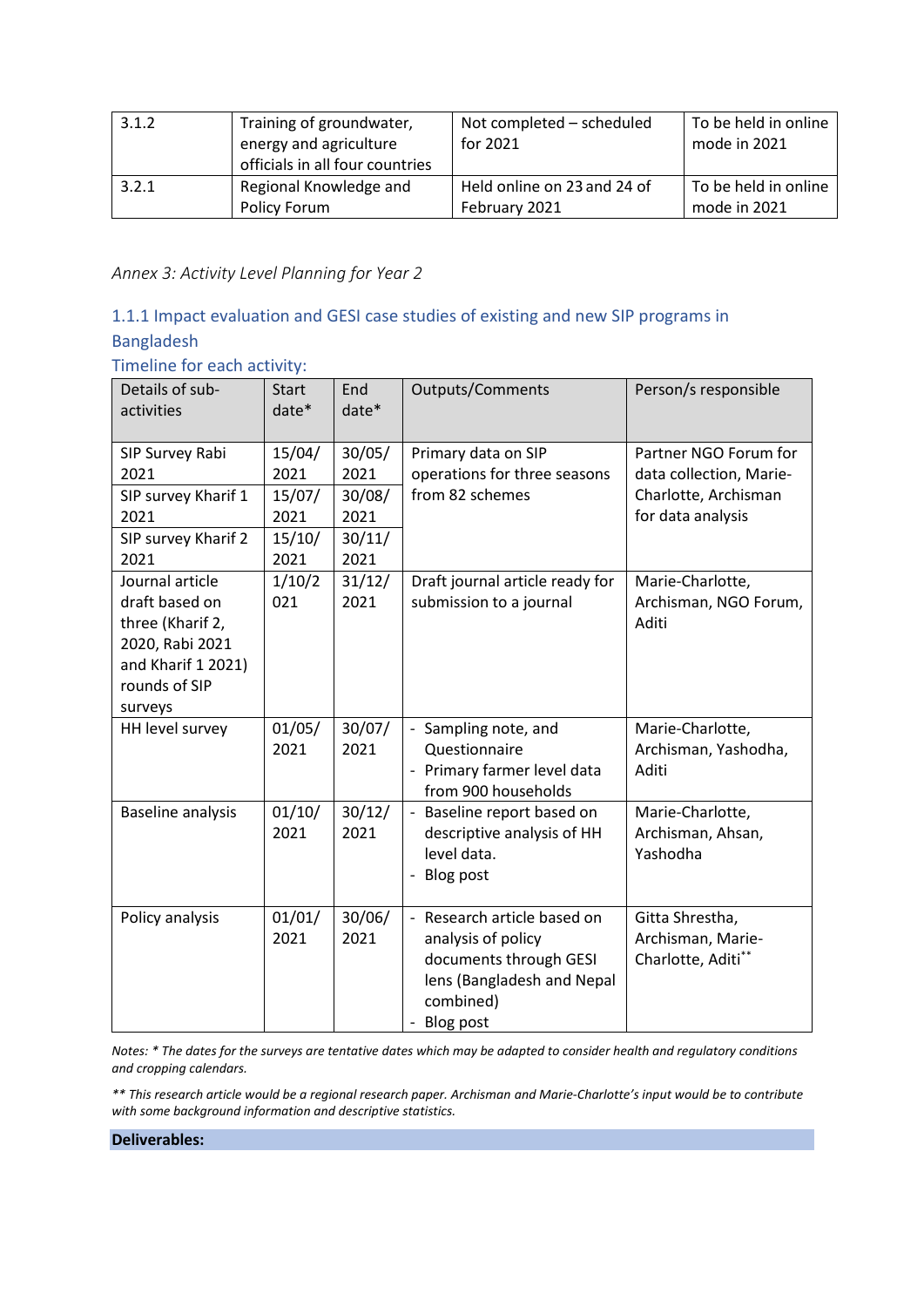- SIP level database for 3 seasons in 2021 (i.e., Rabi, Kharif 2, Kharif 1) through telephone survey (30/11/2021)
- A draft of a journal article with findings from three rounds of SIP surveys (Kharif 2, 2020, Rabi 2021 and Kharif 1 2021) (31/12/2021)
- Household survey sampling note and Household survey questionnaire (30/4/2021)
- Household-level database (30/09/2021)
- Baseline report based on descriptive analysis of HH level data (31/12/2021)
- Two to three blog posts and regular contributions to SDC-SoLAR newsletter throughout the year
- Draft Journal article note based on analysis of policy documents through GESI lens (31/08/2021 – a combined paper with data from Bangladesh and Nepal)

# 1.1.2: Impact Evaluation (IE) and GESI Case Studies of SIP Program in Nepal Timeline for each activity:

| Details of sub-<br>activities                                                                                                                               | <b>Start</b><br>date     | End<br>date              | Outputs/Comments                                                                                                             | Person/s responsible                                                   |
|-------------------------------------------------------------------------------------------------------------------------------------------------------------|--------------------------|--------------------------|------------------------------------------------------------------------------------------------------------------------------|------------------------------------------------------------------------|
| Draft journal article<br>based on the report<br>submitted to AEPC in<br>May 2020, plus<br>additional work done<br>as a part of Situation<br>Analysis Report | $01 -$<br>$01 -$<br>2021 | $30-$<br>06-<br>2021     | Journal article<br>submitted                                                                                                 | Kashi/Shisher/Aditi/Manohara                                           |
| Phone surveys with<br>AEPC grantees in all<br>Provinces except<br>Province 1 and 2                                                                          | $15 -$<br>$03 -$<br>2021 | $31 -$<br>06-<br>2021    | Compiled and clean<br>data from phone<br>surveys, and<br>preliminary report,<br>blogs                                        | Aditi/Kashi                                                            |
| Quantitative and<br>qualitative data<br>collection (by FCB-<br>vendor) from GESI<br>lens and data analysis                                                  | $01 -$<br>$01 -$<br>2021 | $30 -$<br>09-<br>2021    | Data analysis and<br>preliminary report,<br>blogs                                                                            | Kashi/Gitta (data collection by Full<br><b>Bright Consultants FBC)</b> |
| Develop a journal<br>article from<br>quantitative aspects<br>of IE study and phone<br>survey                                                                | $01 -$<br>$05 -$<br>2021 | $31 -$<br>$12 -$<br>2021 | Submission of<br><b>Journal Article</b>                                                                                      | Kashi/ Aditi/Manohara/ Gitta/<br>Labisha                               |
| <b>Review of GESI</b><br>policies and/or<br>programs in solar<br>irrigation in project<br>countries and<br>synthesize the<br>findings                       | $01 -$<br>$01 -$<br>2021 | $31 -$<br>08-<br>2021    | - Research article<br>based on analysis<br>of policy<br>documents<br>through GESI lens<br>(Bangladesh and<br>Nepal combined) | Gitta/ Labisha/ Manohara<br>/Aditi/Marie Charlotte/Archisman           |
| Develop a journal<br>article from<br>qualitative aspects of<br>the IE study                                                                                 | $01 -$<br>$05 -$<br>2021 | $31 -$<br>$12 -$<br>2021 | Research<br>article/paper-<br>Impacts of SIP from<br><b>GESI lens in Nepal</b><br>using field data                           | Gitta/ Labisha/ Manohara et al                                         |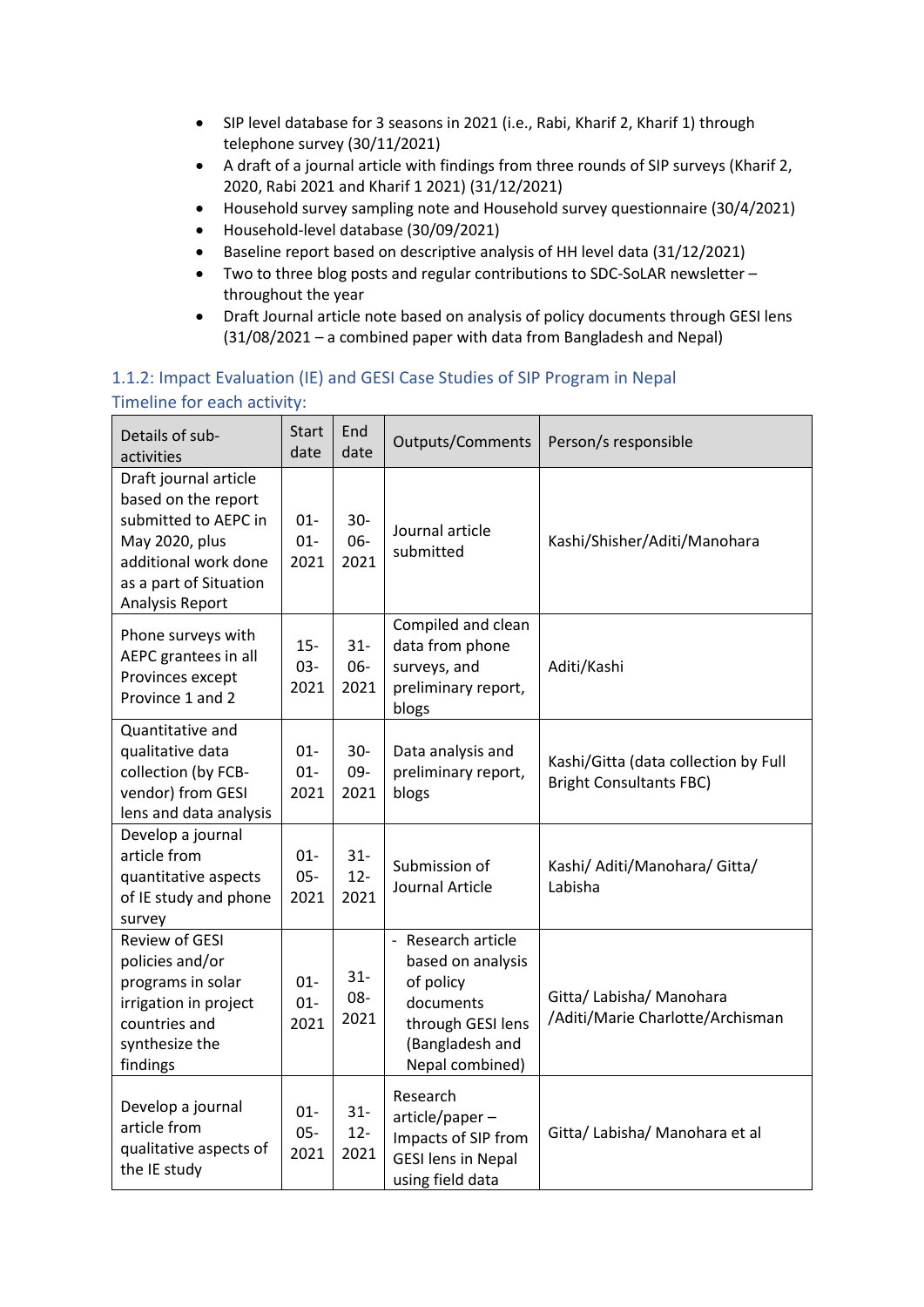- A journal article based on the report submitted to 2020 (30-06-2020)
- Impact Evaluation Report (Draft and Final versions) based on phone surveys and IE surveys (31-12-2021)
- Draft Journal article note based on analysis of policy documents through GESI lens (31/08/2021 – a combined paper with data from Bangladesh and Nepal)
- Research article/paper –Impacts of SIP from GESI lens in Nepal using field data (31/12/2021)
- Two to three blog posts and regular contributions to SDC-SoLAR newsletter throughout the year

| Timeline for each activity:                                                                                                                            |                          |                     |                                                                                                        |                                |
|--------------------------------------------------------------------------------------------------------------------------------------------------------|--------------------------|---------------------|--------------------------------------------------------------------------------------------------------|--------------------------------|
| Details of sub-activities                                                                                                                              | <b>Start</b><br>date     | End<br>date         | <b>Outputs/Comments</b>                                                                                | Person/s<br>responsible        |
| Spatial analysis of groundwater<br>data and overlay with SIPs.                                                                                         | $01-12-$<br>2021         | $28-03-$<br>2021    | Preliminary report on<br>groundwater levels<br>and trend in regions<br>and in areas with<br>Solar SIPs | Faiz,<br>Smaranika and<br>Alok |
| Collection of plot-level water<br>application for SIP farmers and<br>adjoining diesel farmers through<br>surveys, installation of field<br>instruments | $01 - 01 -$<br>2021      | $30 - 04 -$<br>2021 | Farmers selected for<br>data collection and<br>instruments installed<br>at the monitoring<br>site      | NGO forum                      |
| Monitoring and data collection<br>[pumping, GW levels, agriculture<br>and climatic data]                                                               | $30-$<br>04-<br>2021     | $31 -$<br>12-2021   | Database on<br>collected data                                                                          | NGO forum                      |
| Data analysis of Kharif II season<br>collected data                                                                                                    | $01 -$<br>$08 -$<br>2021 | $31 -$<br>12-2021   | Draft report on data<br>analysis                                                                       | Faiz,<br>Smaranika             |
| Set up of soil model to estimate<br>return flows and groundwater<br>model of the region                                                                | $01 -$<br>06-<br>2021    | $31 -$<br>12-2021   | Draft report on<br>conceptual<br>groundwater model                                                     | Smaranika                      |
| <b>Annual Reporting</b>                                                                                                                                | $01 -$<br>$12 -$<br>2020 | $31 -$<br>12-2020   | Preliminary report on<br>data analysis &<br>review paper                                               | <b>Faiz and Alok</b>           |

# 1.2.1 Groundwater-related studies embedded in demonstration pilot in Bangladesh Timeline for each activity:

#### **Deliverables:**

- Database on farmers' pump, wells, groundwater, and water management practices in selected SIPs and diesel plots in NW and SW Bangladesh.
- Report on instrumentation installation and data collection protocol.
- Brief report on data analysis of Kharif II season.
- Report on conceptual soil and groundwater model for the study area.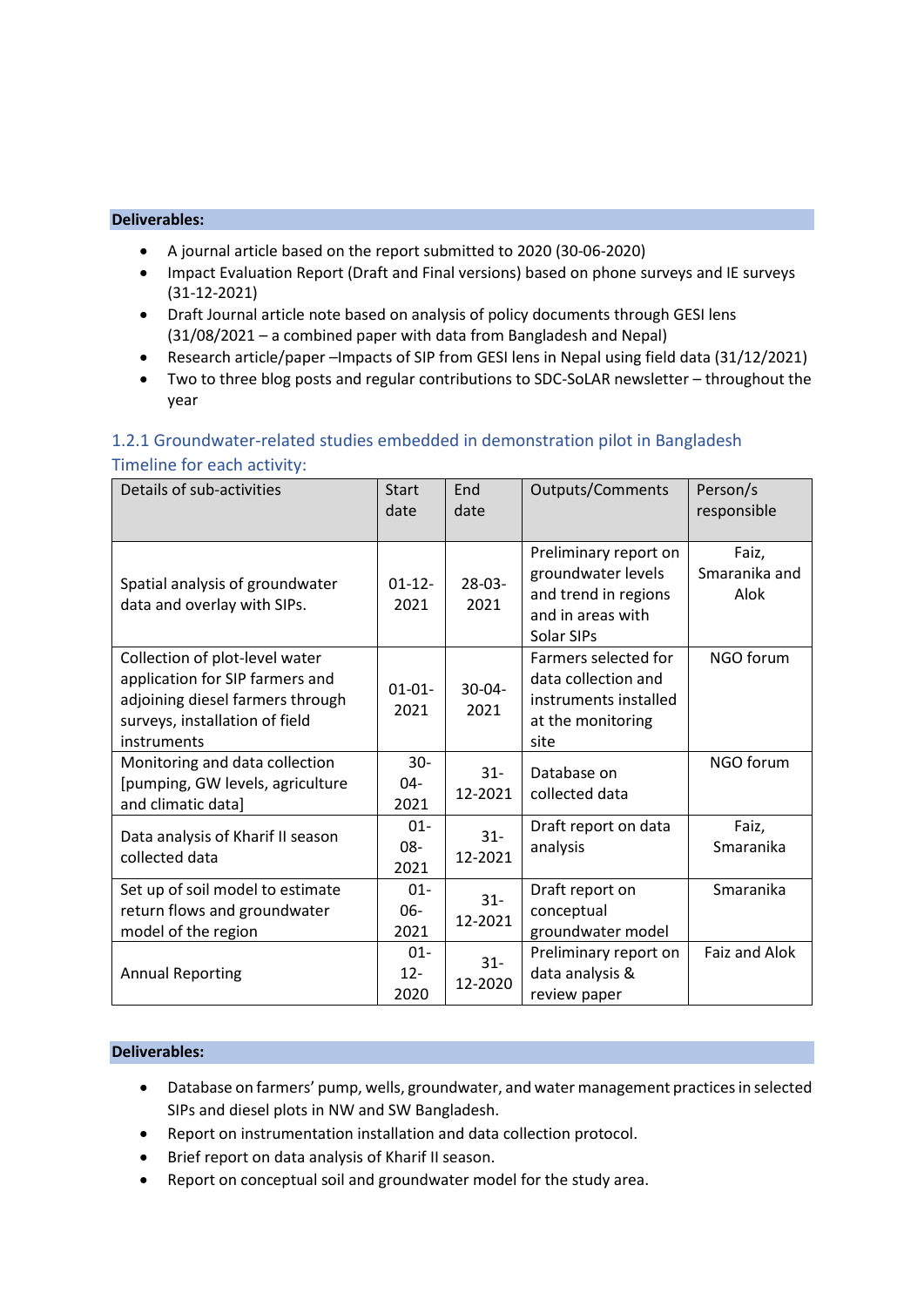# 1.2.2 Groundwater-related studies embedded in scale pilot in India

Timeline for each activity:

| Details of sub-activities                                                                      | <b>Start</b><br>date | End date            | <b>Outputs/Comments</b>                                                              | Person/s<br>responsible<br>(Activity lead by<br>Faiz) |
|------------------------------------------------------------------------------------------------|----------------------|---------------------|--------------------------------------------------------------------------------------|-------------------------------------------------------|
| Spatial analysis of state<br>groundwater data and overlay with<br>SKY feeders.                 | $01-12-$<br>2020     | $28-02-$<br>2021    | Preliminary report on<br>groundwater levels<br>and trend in SKY and<br>non-SKY areas | Faiz                                                  |
| Census/survey at farm level in<br>selected feeders to collect data on<br>Pump and well details | $01-12-$<br>2020     | $28 - 02 -$<br>2021 | Selection of farmers<br>in selected feeders<br>for groundwater<br>monitoring         | <b>INREM</b><br>Foundation                            |
| Installation of instruments in the<br>field                                                    | $30 - 02 -$<br>2021  | $30 - 04 -$<br>2021 | Instruments installed<br>on monitoring site                                          | <b>INREM</b><br>Foundation                            |
| Monitoring and data collection,<br>and data analysis based on data<br>from Kharif season       | $30 - 04 -$<br>2021  | $31 - 12 -$<br>2021 | Database on<br>collected data, a draft<br>report on data<br>analysis                 | <b>INREM</b><br>Foundation, Faiz                      |
| Data analysis of Kharif season<br>collected data                                               | $01 - 08 -$<br>2021  | $31 - 12 -$<br>2021 | Draft report on data<br>analysis                                                     | Faiz                                                  |
| Set up of conceptual Groundwater<br>model of the region                                        | $01-12-$<br>2020     | $30 - 08 -$<br>2021 | Draft report on<br>conceptual<br>groundwater model                                   | PhD student                                           |
| Report/journal article                                                                         | $01-12-$<br>2020     | $31 - 12 -$<br>2020 | A draft report<br>showing the energy-<br>groundwater<br>pumping relationship         | Faiz                                                  |

#### **Deliverables:**

- Preliminary report on groundwater levels and trend in SKY and non-SKY areas (28-02-2021)
- Census database on farmers' pump, well, groundwater and water management practices in selected feeders (01-04-2021)
- Report on instrumentation installation and data collection protocol (31-05-2021)
- Report on conceptual groundwater model (31-08-2021)
- Brief report on data analysis with draft GW abstraction-energy relationship (31-12-2021)
- Blog posts and regular contributions to SDC-SoLAR newsletter throughout the year

# 1.2.3: Groundwater-related studies embedded in demonstration pilot in Pakistan Timeline for each activity:

| Details of sub- | Start date | End date              | Outputs/Comments   Person/s |                  |
|-----------------|------------|-----------------------|-----------------------------|------------------|
| activities      |            |                       |                             | responsible      |
| Rapid           |            | 01/01/2021 31/04/2021 | l Data Set                  | Azeem/Zain/Kashi |
| Enumeration of  |            |                       |                             | Yashodha         |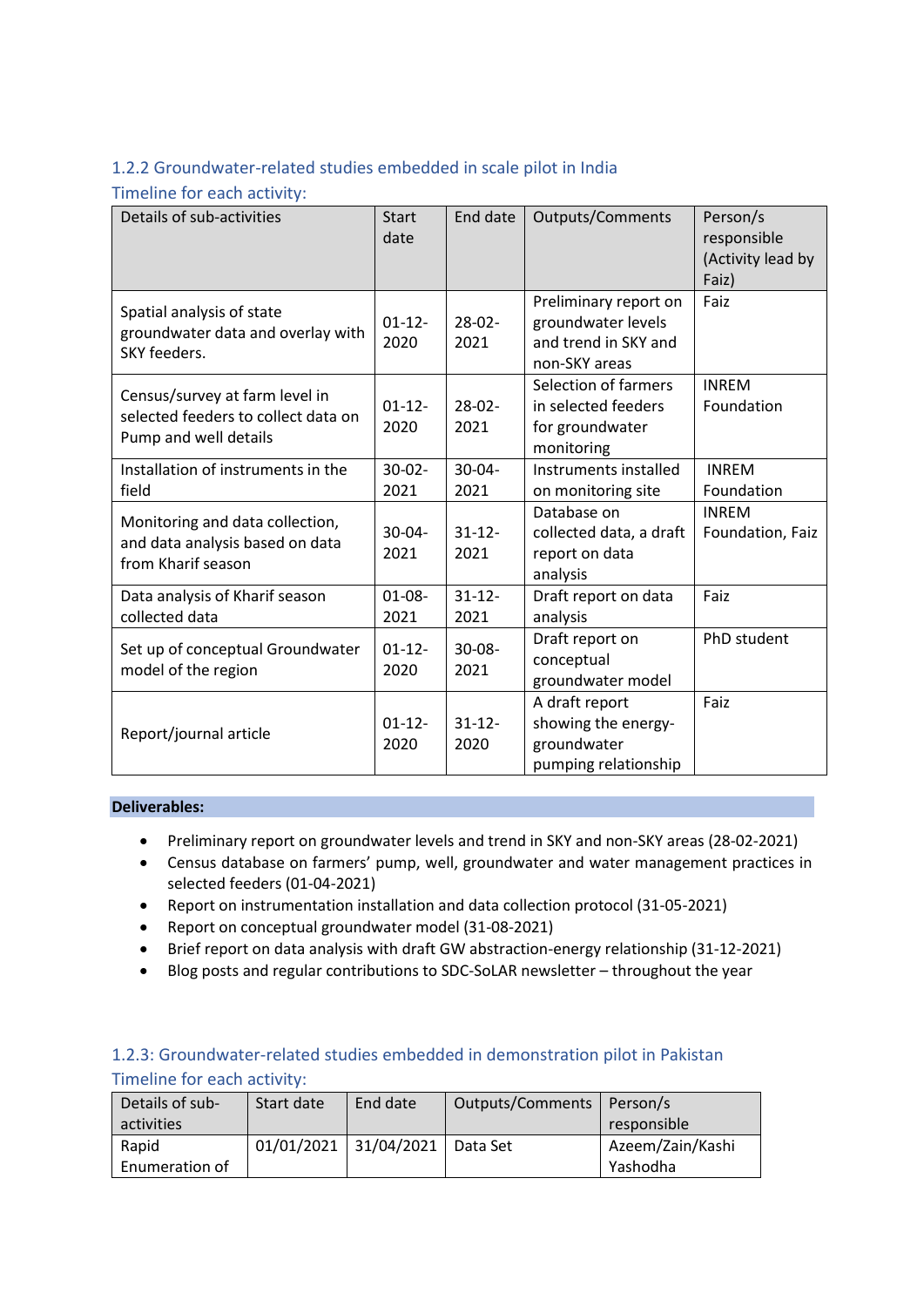| Diesel and SIP                                                                                                                       |            |            |               |                                       |
|--------------------------------------------------------------------------------------------------------------------------------------|------------|------------|---------------|---------------------------------------|
| <b>Farmers</b>                                                                                                                       |            |            |               |                                       |
| Main <socio-< td=""><td>15/04/2021</td><td>31/06/2021</td><td>Data Set</td><td>Azeem/Zain / Kashi/<br/>Yashodha. Main</td></socio-<> | 15/04/2021 | 31/06/2021 | Data Set      | Azeem/Zain / Kashi/<br>Yashodha. Main |
| economic                                                                                                                             |            |            |               |                                       |
| survey> Survey<br>of Diesel and SIP                                                                                                  |            |            |               | survey to be                          |
| farmers                                                                                                                              |            |            |               | conducted through<br>Survey firm      |
| A weekly                                                                                                                             | 01/04/2021 | 30/10/2021 | Data Set      | Zain                                  |
| collection of                                                                                                                        |            |            |               |                                       |
| data for Kharif                                                                                                                      |            |            |               |                                       |
| season on                                                                                                                            |            |            |               |                                       |
| groundwater                                                                                                                          |            |            |               |                                       |
| abstractions                                                                                                                         |            |            |               |                                       |
| Analysis of Data                                                                                                                     | 01/06/2021 | 31/07/2021 | Working paper | Azeem/Kashi                           |
| <data< td=""><td></td><td></td><td></td><td></td></data<>                                                                            |            |            |               |                                       |
| groundwater                                                                                                                          |            |            |               |                                       |
| and                                                                                                                                  |            |            |               |                                       |
| socioeconomics>                                                                                                                      |            |            |               |                                       |
| survey                                                                                                                               |            |            |               |                                       |
| Collection of                                                                                                                        | 15/10/2021 | 30/04/2022 | Data Set      | Azeem/Zain                            |
| Data< <data< td=""><td></td><td></td><td></td><td></td></data<>                                                                      |            |            |               |                                       |
| groundwater or                                                                                                                       |            |            |               |                                       |
| socioeconomics>                                                                                                                      |            |            |               |                                       |
| > for Rabi                                                                                                                           |            |            |               |                                       |
| Season                                                                                                                               |            |            |               |                                       |

- Data set on groundwater usage of diesel vs solar pumps in Punjab sites July 2021 socioeconomic survey and Nov 2021 for Kharif season report/working paper on impact of SIPs on groundwater – Nov 2021.
- A policy brief for the Government on the promotion of SIPs Dec 2021
- Collection of Data for the Kharif season April 2021 October 2021
- Draft Manuscript based on analysis Dec 2021.
- Blog posts and regular contributions to SDC-SoLAR newsletter throughout the year

#### 2.1.1 Scale pilot for testing different SIP promotion models in Bangladesh

| Details of sub-activities                                                                                                                                              | <b>Start</b><br>date | End date         | <b>Outputs/Comments</b>                                                               | Person/s<br>responsible        |
|------------------------------------------------------------------------------------------------------------------------------------------------------------------------|----------------------|------------------|---------------------------------------------------------------------------------------|--------------------------------|
| Develop the Research note<br>after collecting secondary<br>data, literature review,<br>develop instruments for<br>FGD and key informant<br>interview, a sample section | $01 - 01 -$<br>2021  | $30-04-$<br>2021 | Research note,<br>questionnaire,<br>Secondary data,<br>Descriptive journal<br>article | Yashodha and Aditi<br>Mukherji |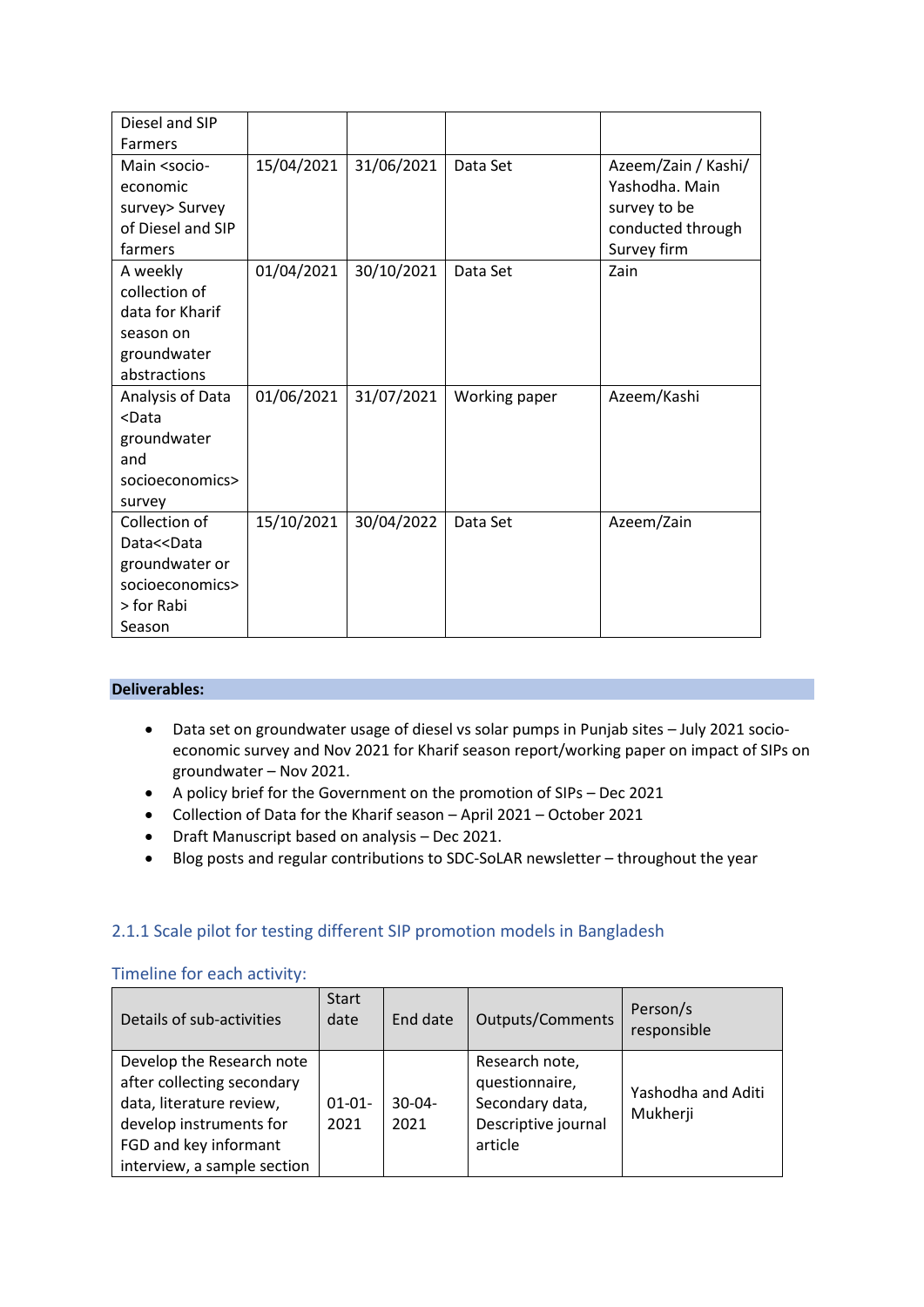| Conduct FGD and Key | $01-05-$ | $30 - 06 -$ |                    |
|---------------------|----------|-------------|--------------------|
| informant interview | 2020     | 2020        |                    |
|                     | $01-07-$ | $30 - 08 -$ |                    |
| Data Analysis       | 2020     | 2020        |                    |
|                     | $01-09-$ | $30-12-$    | Preliminary report |
| <b>Final Report</b> | 2020     | 2020        | and a journal      |
|                     |          |             | article            |

- Descriptive journal article based on different SIP models (31/12/2021).
- A case study report on Upazila permit policy and its implementation, and its implications for SIPs (31/12/2021)

# 2.2.1 Demonstration pilots for grid connection of SIPs Bangladesh

Timeline for each activity:

| Details of sub-<br>activities                                                                                                               | <b>Start</b><br>date | End<br>date         | Outputs/Comments                                                                      | Person/s responsible                                 |
|---------------------------------------------------------------------------------------------------------------------------------------------|----------------------|---------------------|---------------------------------------------------------------------------------------|------------------------------------------------------|
| Getting approval<br>of Utility, identify<br>different systems<br>architecture and<br>designs, and<br>identify<br>equipment<br>requirements. | $01 - 01 -$<br>2021  | $28-02-$<br>2021    | Detailed report on<br>each of the five grid<br>integration projects<br>with technical |                                                      |
| Identify the EPC<br>for the<br>installation and<br>commission of<br>grid connection<br>equipment and<br>connecting SIPs<br>to the grid      | $01-03-$<br>2021     | $31 - 06 -$<br>2021 | parameters and socio-<br>institutional features                                       | <b>IDCOL</b>                                         |
| Baseline data<br>collection and SIP<br>level survey at<br>selected sites<br>(also see 1.1.1)                                                | 01/06/2<br>021       | 15/08/<br>2021      | Primary data on grid-<br>connected and off-grid<br>solar pumps                        | Marie-Charlotte, Archisman,<br>Ahasan Habib, Yashoda |

**Deliverables:**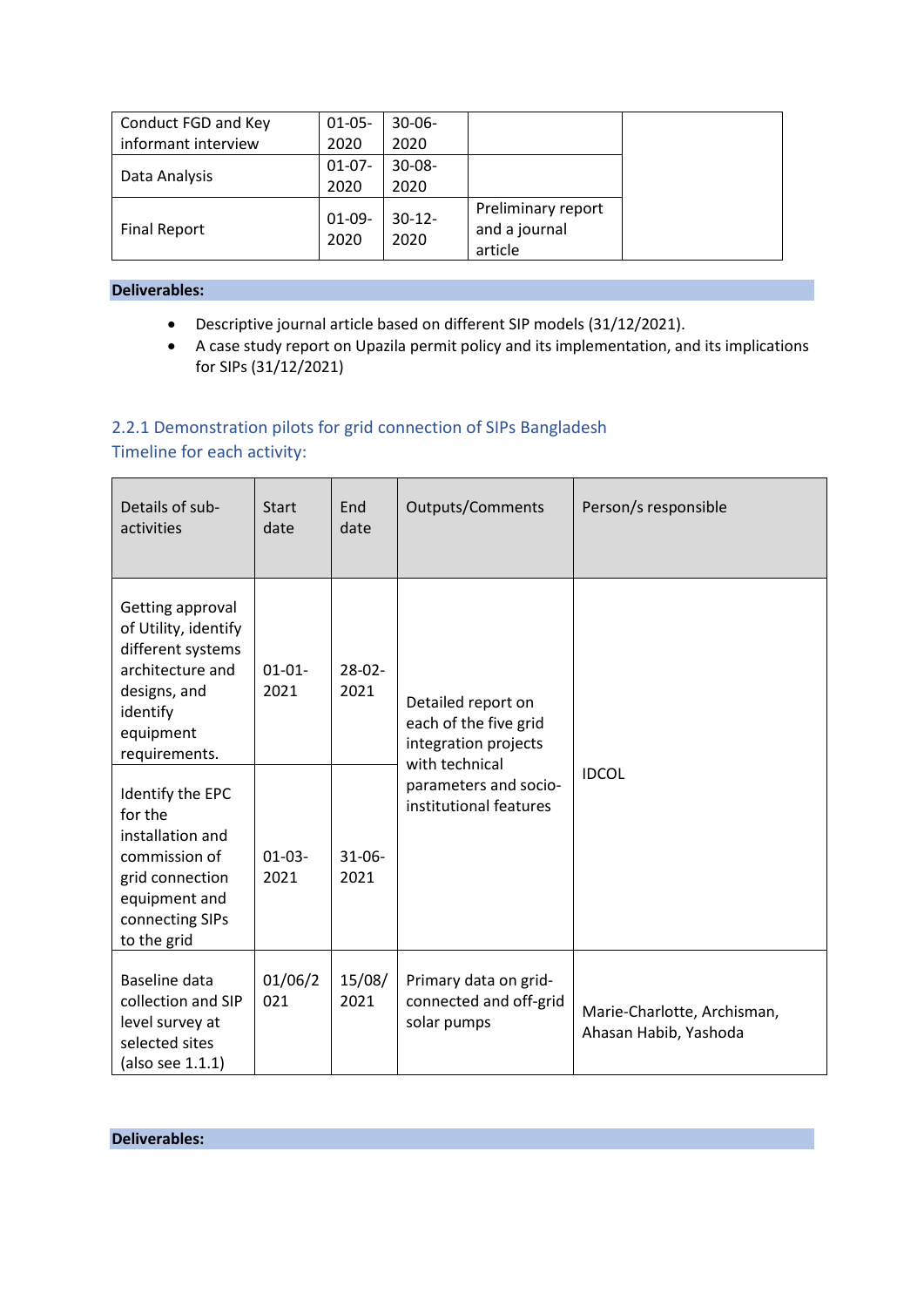• Detailed report on each of the five grid integration projects with technical parameters and socio-institutional features (IDCOL)

| Details of sub-<br>activities                                                      | Start date | End date   | Outputs/Comments                                                | Person/s responsible<br>(Overall responsible:<br>Yashodha)              |
|------------------------------------------------------------------------------------|------------|------------|-----------------------------------------------------------------|-------------------------------------------------------------------------|
| Collection of<br>Non-sky feeder<br>data, Cleaning<br>and analysis of<br>SKY data   | 1/01/2021  | 28/02/2021 | SKY feeder and<br>farmer level data                             | Yashodha, Aditi Sanjay, and<br>Alok Sikka                               |
| Intermediate<br>report on SKY<br>data                                              | 1/03/2021  | 31/04/2021 | <b>Technical</b><br>report/draft<br>research<br>paper/blog post | Yashodha, Aditi Sanjay and,<br>Buisson, Marie-Charlotte                 |
| Sample<br>selection and<br>questionnaire<br>preparation                            | 1/04/2021  | 30/05/2021 | Questionnaire                                                   | Yashodha, Aditi Sanjay and<br>Buisson, Marie-Charlotte                  |
| Carrying out<br>the household<br>survey<br>(piloting, and<br>monitoring<br>survey) | 1/06/2021  | 30/08/2021 | Primary data                                                    | A survey company (yet to be<br>contracted) and monitored by<br>Yashodha |
| Analysis of<br>primary data                                                        | 1/09/2021  | 31/12/2021 | Report / research<br>article                                    | Yashodha, Aditi Sanjay<br>Buisson, Marie-Charlotte                      |

# *2.2.2*: Scale pilot on institutional aspects of grid-connected SIPs in Gujarat, India Timeline for each activity:

### **Deliverables:**

- Compilation of secondary data from SKY web-portal and GUVNL (28/02/2021)
- Compilation of primary and secondary data (30/08/2021)
- Technical report/paper/blog piece on SKY feeder data (1/06/2021)
- Preliminary report on the impact of the SKY program. (31/12/2021)

## 2.2.3: Demonstration pilots on Grid Connection SIPs in Nepal

| Details of sub-<br>activities                                                                                 | Days<br>required | <b>Start</b><br>date  | End<br>date              | <b>Outputs/Comments</b>                                                                                                  | Person/s responsible   |
|---------------------------------------------------------------------------------------------------------------|------------------|-----------------------|--------------------------|--------------------------------------------------------------------------------------------------------------------------|------------------------|
| <b>Baseline surveys</b><br>(including GESI<br>studies) in<br>selected grid<br>connection and<br>control sites |                  | $01 -$<br>05-<br>2021 | $31 -$<br>$07 -$<br>2021 | Draft baseline report<br>summarizing results from<br>qualitative and<br>quantitative surveys,<br>including GESI outcomes | Labisha/ Shisher et al |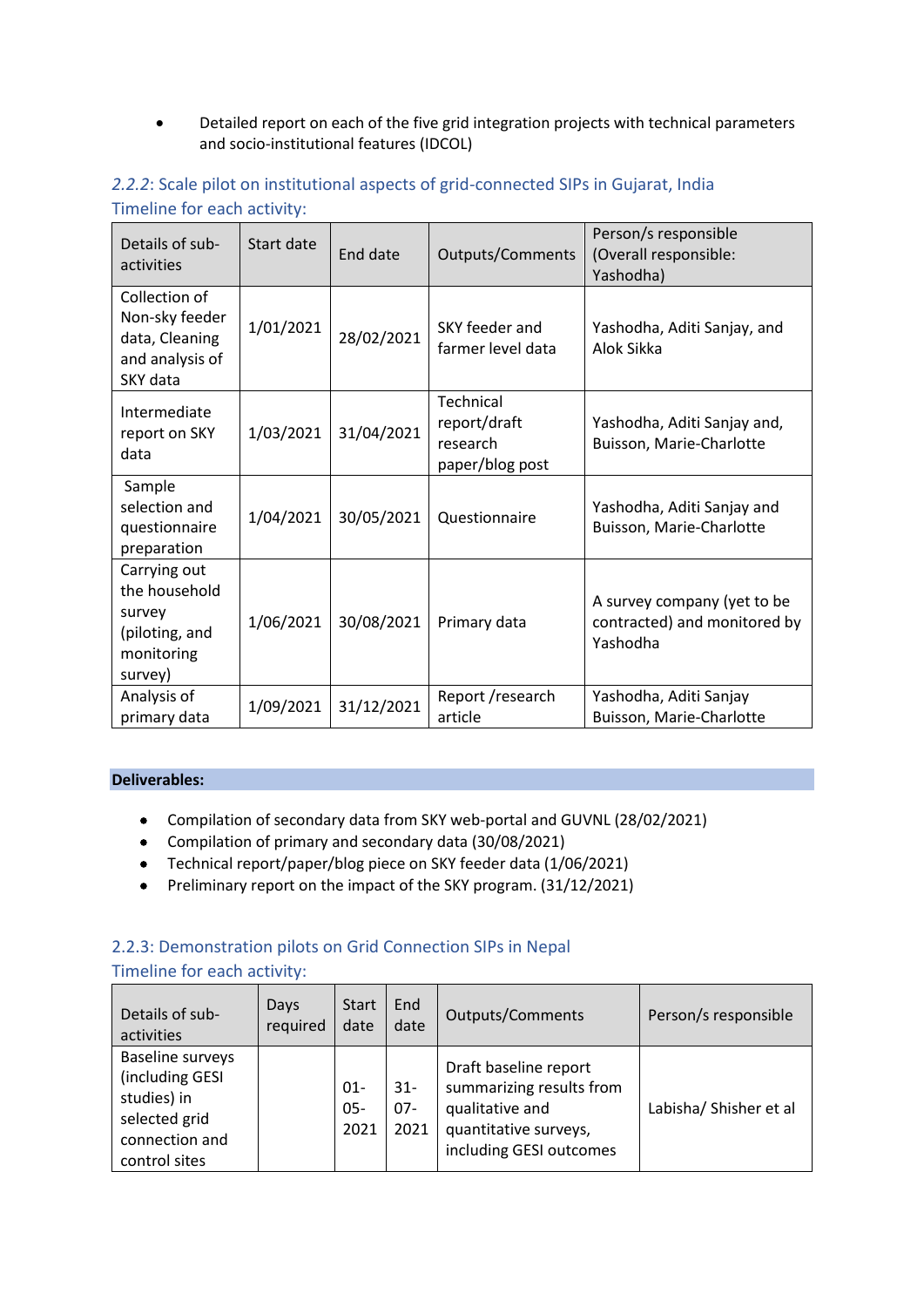| Procure a<br>consultant/vendor<br>to install MG                                                                                                                              | $01 -$<br>$04 -$<br>2021 | $31 -$<br>$05 -$<br>2021 | Agreement with<br>vendor/consultant                                                                                        | <b>IWMI</b>                                              |
|------------------------------------------------------------------------------------------------------------------------------------------------------------------------------|--------------------------|--------------------------|----------------------------------------------------------------------------------------------------------------------------|----------------------------------------------------------|
| Installation of grid<br>connection in one<br>or two SIP site                                                                                                                 | $01 -$<br>$06 -$<br>2021 | $30 -$<br>08-<br>2021    | Grid connection<br>completed in at least one<br>site.<br>Technical report with<br>installed MG system & its<br>functioning | Shisher                                                  |
| Develop a<br>framework,<br>including<br>indicators/<br>parameters to<br>monitor,<br>monitoring<br>frequency, etc. for<br>evaluating the<br>effectiveness of<br>the MG system | $01 -$<br>$03 -$<br>2021 | $30 -$<br>$05 -$<br>2021 | A framework for<br>evaluating the<br>effectiveness of the MG<br>system                                                     | IWMI/Consultant                                          |
| Regular<br>monitoring of<br>various<br>parameters<br>related to the<br>micro-grid system,<br>crop production,<br>and change in<br>behaviour of<br>farmers, etc.              | $01 -$<br>$09 -$<br>2021 | $31 -$<br>$12 -$<br>2021 | An Excel database of<br>regular monitoring                                                                                 | Labisha/ LFA (local<br>field assistant/<br>Shisher et al |

- Technical Note, methodological Note and instruments for surveys
- Draft baseline report summarizing results from qualitative and quantitative surveys including GESI outcomes.
- Technical report with installed micro-grid system and its functioning

## 2.2.4: Demonstration pilots and simulation of grid-connected pumps through heat sinks in Pakistan

| Details of sub-<br>activities                                               | Start date | End date  | Outputs/Comment        | Person/s responsible |
|-----------------------------------------------------------------------------|------------|-----------|------------------------|----------------------|
| <b>Method Statement</b><br>including design of<br><b>Choice Experiments</b> | 01/04/202  | 31/07/202 | Methodological<br>Note | Azeem/Kashi/Yashodh  |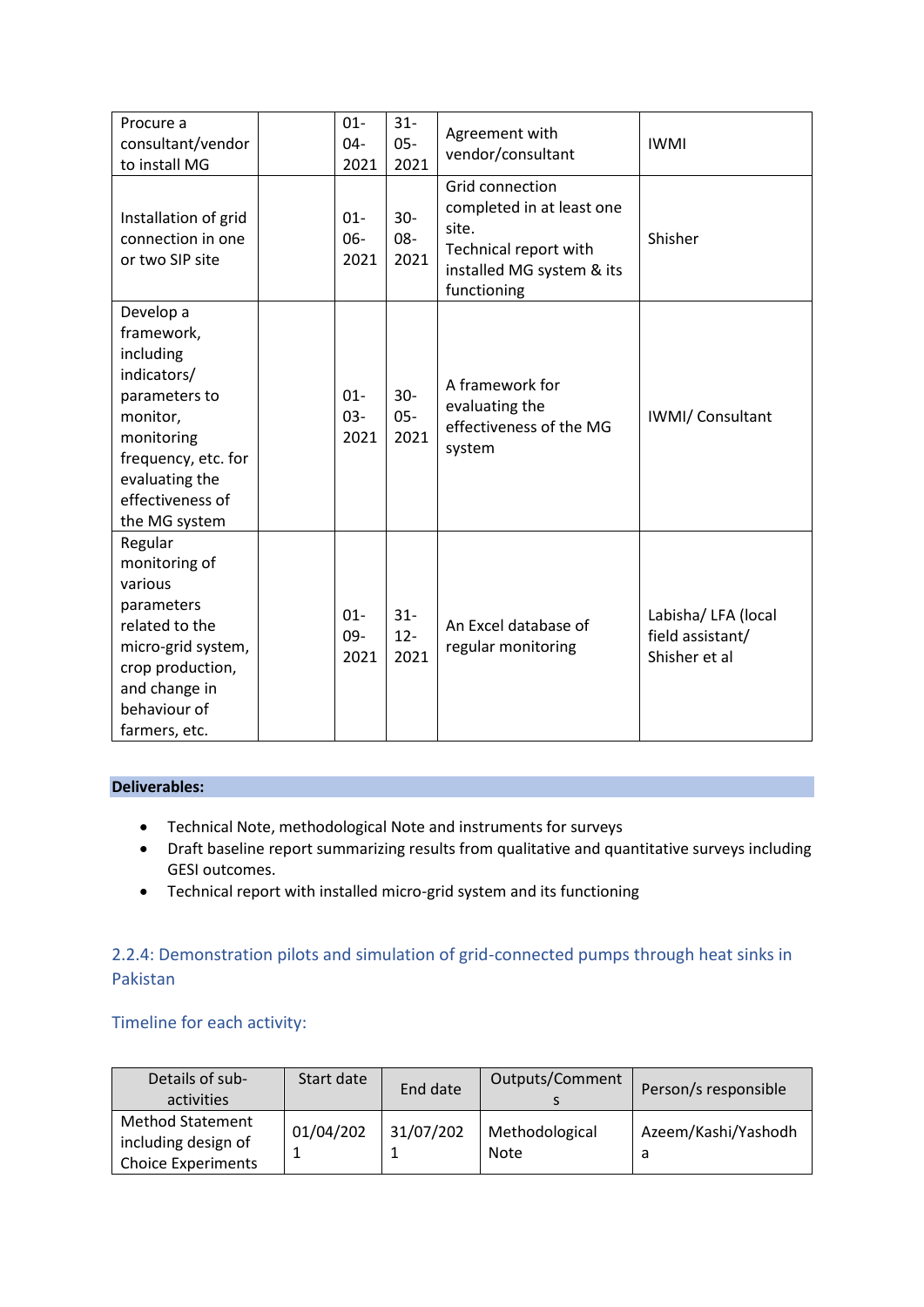| Procurement of<br>hardware/instrument<br>s                                            | 15/08/202      | 31/09/202      | Hardware | Azeem/Zain |
|---------------------------------------------------------------------------------------|----------------|----------------|----------|------------|
| Field deployment of<br><b>Instruments and Data</b><br>collection for Rabi<br>Season   | 01/10/202<br>1 | 30/04/202<br>2 | Data Set | Azeem/Zain |
| Pilot for testing the<br>choice cards and<br>making sure tariff<br>range are relevant | 01/10/202<br>1 | 30/10/202      | Data Set | Zain       |
| <b>Choice Experiment</b><br>Survey                                                    | 15/11/202      | 31/12/202      | Data Set | Azeem/Zain |

- Method Statement July 2021
- Data Set for Choice Experiment Dec 2021

# 2.3.1 Administration of innovation funds

| Details of sub-activities                                                                                                                                                                     | Start date | End date   | Outputs/Comments                                                                    |
|-----------------------------------------------------------------------------------------------------------------------------------------------------------------------------------------------|------------|------------|-------------------------------------------------------------------------------------|
| Finalization of IF grant call<br>and announcing the call on<br>the IWMI SoLAR website                                                                                                         | 01/01/2021 | 01/03/2021 | Call for IF grant advertised on<br><b>IWMI</b> website and a newsletter<br>was sent |
| Screening of applications,<br>shortlisting by Country<br>Leads, further scoring by<br>technical panel members,<br>interviews with semi-<br>finalists and<br>announcement of final<br>awardees | 01/04/2021 | 31/07/2021 | All screening and shortlisting<br>done                                              |
| The signing of contract<br>and commencement of<br>work by 2 <sup>nd</sup> round of IF<br>grantees                                                                                             | 31/07/2021 | 31/10/2021 | Contracts with IF grantees of<br>2021                                               |
| <b>Deliverables:</b>                                                                                                                                                                          |            |            |                                                                                     |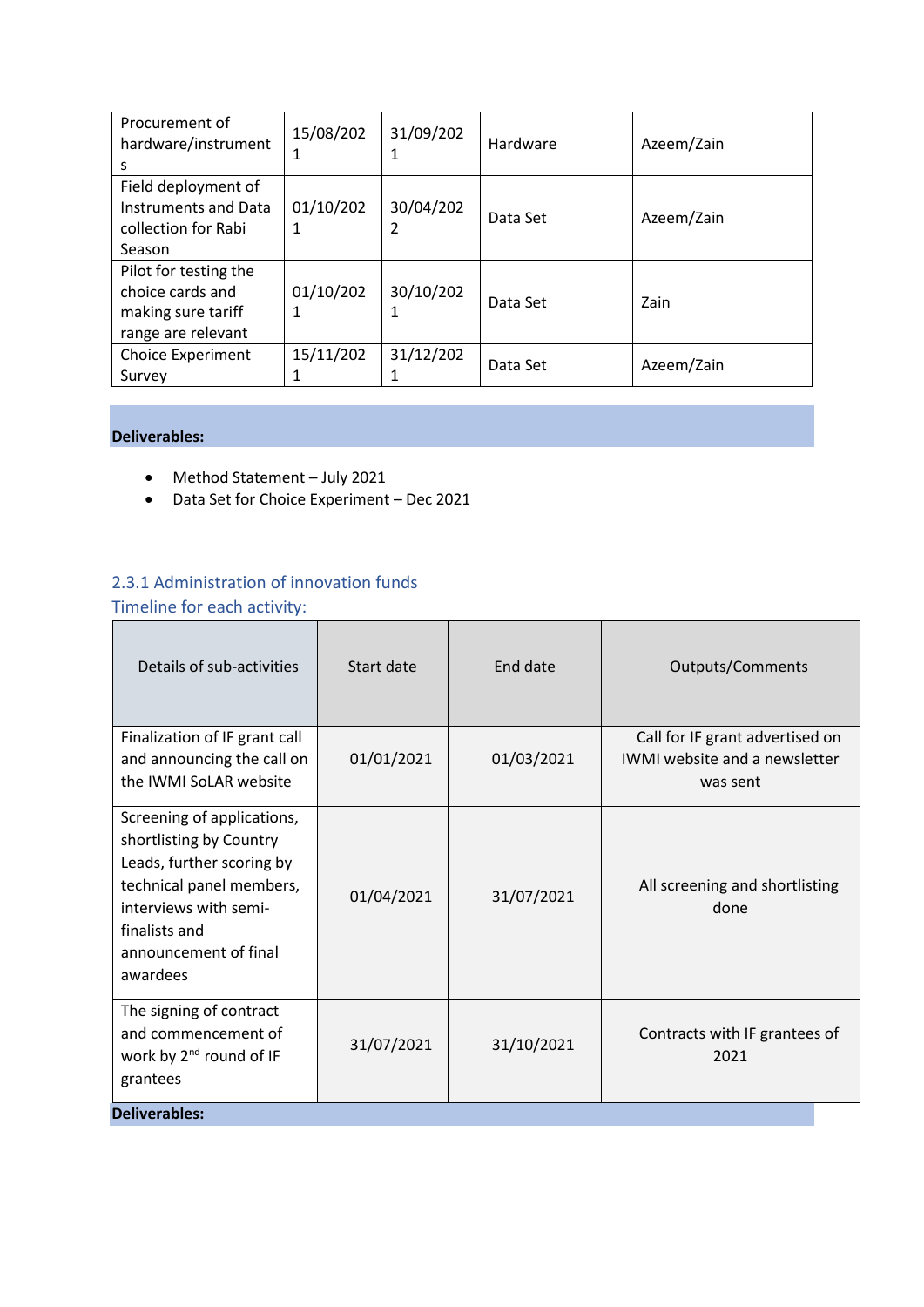- Final call for Innovation grants with details about themes for which innovation grants will be given, selection criteria for choosing grantees, and roles and responsibilities of grantees [March 2021].
- Three to four grant agreements; and minutes of one review meeting [December 2021]

## 3.1.1 Training of farmers and local technicians in Bangladesh, India and Nepal and Pakistan Timeline for each activity:

| Details of sub-                                                  | Start date | <b>End Date</b> | <b>Outputs/Comments</b>                                                                                         | Person/s responsible |
|------------------------------------------------------------------|------------|-----------------|-----------------------------------------------------------------------------------------------------------------|----------------------|
| activities                                                       |            |                 |                                                                                                                 |                      |
| Preparation of<br>training curricula,<br>training<br>modules and | 1/01/2021  | 31/12/2021      | Training materials have been<br>finalized and trainees have<br>been chosen, and all technical<br>cum logistical |                      |
| selection of<br>trainers and<br>trainees                         |            |                 | arrangements for training<br>have been completed                                                                |                      |
| <b>Training</b><br>workshop/school<br>(3-5 days training)        | 1/07/2021  | 31/12/2021      | Training conducted                                                                                              |                      |

#### **Deliverables:**

- Training curricula, including training modules
- Training report, including details of personnel, trained

### 3.1.2 Training of groundwater, energy, and agriculture officials in all four countries Timeline for each activity:

| Details of sub-                                                                                            | Start date | <b>End Date</b> | <b>Outputs/Comments</b>                                                                                                                                                      | Person/s       |
|------------------------------------------------------------------------------------------------------------|------------|-----------------|------------------------------------------------------------------------------------------------------------------------------------------------------------------------------|----------------|
| activities                                                                                                 |            |                 |                                                                                                                                                                              | responsible    |
| Preparation of<br>training<br>curricula,<br>training<br>modules and<br>selection<br>speakers/lectur<br>ers | 1/01/2021  | 30/06/2020      | Training materials<br>have been finalized<br>and trainees have<br>been chosen, and all<br>technical cum<br>logistical<br>arrangements for<br>training have been<br>completed | Aditi Mukherji |
| Partnership<br>with an<br>academic<br>institution to<br>host the<br>program and<br>issue certificate       | 1/01/2021  | 30/06/2021      | Partnership<br>agreement signed                                                                                                                                              | Aditi Mukherji |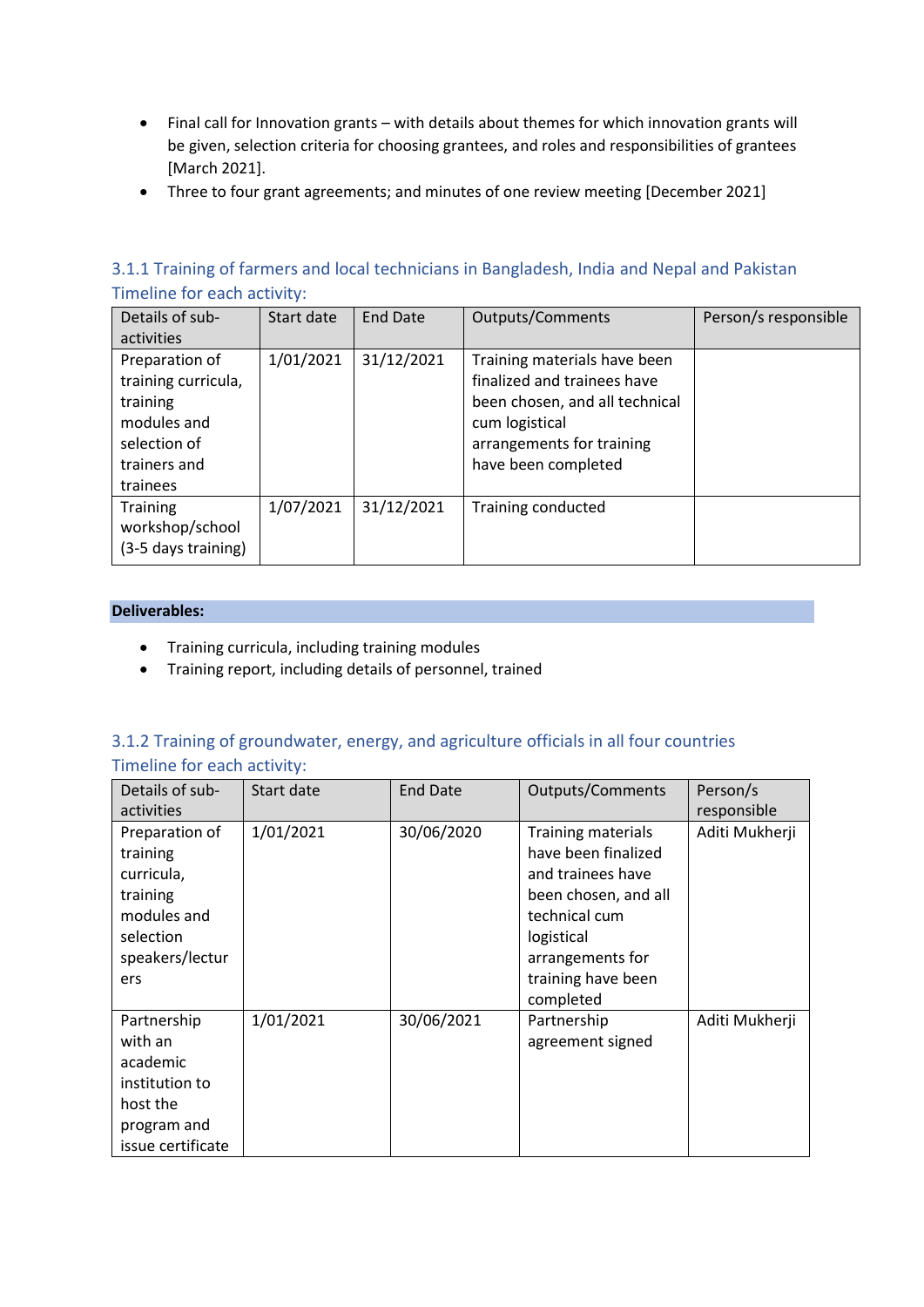| to the<br>participants                                                                |            |            |                                                       |                |
|---------------------------------------------------------------------------------------|------------|------------|-------------------------------------------------------|----------------|
| Selection of<br>participants<br>(nominated by<br>respective<br>country<br>Ministries) | 30/06/2021 | 31/08/2021 | Participants<br>nominated and<br>selected             | Aditi Mukherji |
| Online training<br>conducted and<br>curated                                           | 1/09/2021  | 31/12/2021 | Training conducted<br>and training report<br>prepared | Aditi Mukherji |

- Training curricula, including training modules
- Training report, including details of personnel, trained

# 3.2.1 Regional knowledge and policy forums

|  |  |  |  | Timeline for each activity: |  |
|--|--|--|--|-----------------------------|--|
|--|--|--|--|-----------------------------|--|

| Details of sub- | Start date | <b>Outputs/Comments</b> | Person/s responsible |
|-----------------|------------|-------------------------|----------------------|
| activities      |            |                         |                      |
| $2nd$ Regional  | 1/1/2021   | 28/2/2021               | Aditi Mukherji       |
| Forum           |            |                         |                      |
| Detailed report | 23/02/202  | 15/03/2021              | Aditi Mukherji       |
|                 |            |                         |                      |

#### **Deliverables:**

- 1. Approved work plan for year 2 (24/02/2021)
- 2. Inception workshop report ready, with an editor for copy edits, then to be formatted and shared (15/03/2021)
- 3. MOU signing ceremony with IDCOL.

#### 3.2.2 National forums

| Details of sub-<br>activities                                              | Start date     | End date   | Outputs/Comments                                 | Person/s responsible        |
|----------------------------------------------------------------------------|----------------|------------|--------------------------------------------------|-----------------------------|
| National forum<br>$(20-30)$<br>$participants -$<br>mostly<br>policymakers) | 01/08/20<br>21 | 31/12/2021 | <b>National Forum</b><br><b>Workshop Reports</b> | Respective country<br>leads |